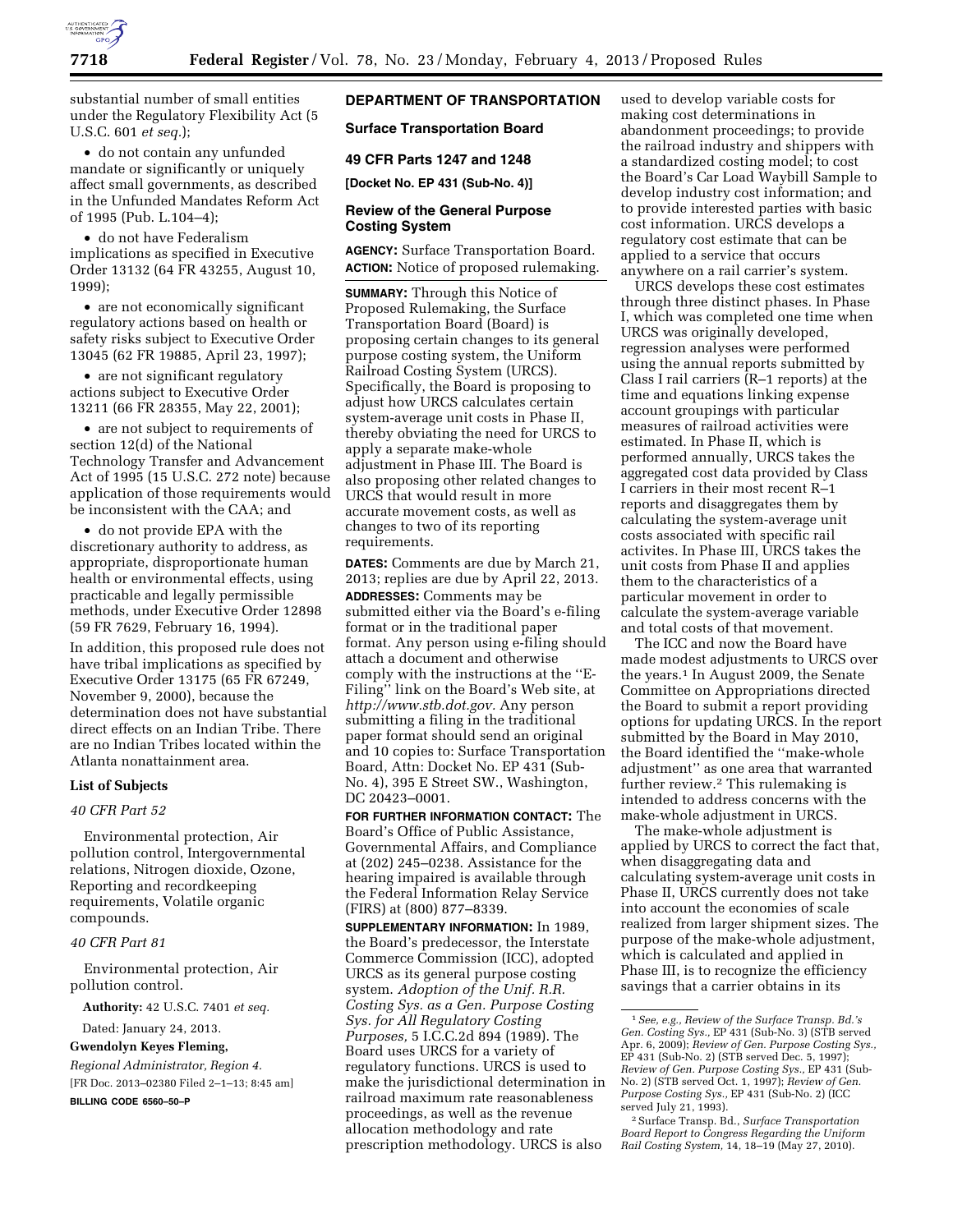higher-volume shipments and thus render more accurate unit costs.

URCS applies the make-whole adjustment through a three-step process. First, URCS assumes that a movement's costs are equal to that of a systemaverage movement. Next, URCS applies ''efficiency adjustments'' to highervolume movements (multi-car and trainload), thereby reducing the systemaverage unit costs of such movements.3 Last, URCS redistributes the total savings obtained in all of the highervolume shipments (the ''shortfall'') across all of the lower-volume shipments (single-car and multi-car), such that the sum of variable costs across all of the carrier's movements remains the same. Currently, single-car shipments are defined as 1 to 5 cars, multi-car shipments are defined as 6 to 49 cars, and trainload shipments are defined as 50 or more cars.4

There are two primary concerns with how the make-whole adjustment is currently applied by URCS. The first concern involves the step function that results from the application of efficiency adjustments, which generally reduce the system-average unit costs by various set percentages depending on whether the movement is classified as trainload, multi-car, or single-car. For example, the system-average unit cost for a multicar movement is the same whether it is a 6-car or 49-car shipment. The same is true for the unit cost for a trainload movement, whether it be a 50-car or 85 car shipment. At the same time, however, the system-average unit cost for a 49-car multi-car shipment is noticeably higher than a 50-car trainload shipment. In other words, ''break points'' exist between single-car and multi-car shipments, and between multi-car and trainload shipments. Our concern with respect to the efficiency adjustments is that there is a relatively large difference between the unit costs of a movement on one side of a break point compared to the unit costs just on the other side of a break point.

The second concern is with how the make-whole adjustment redistributes the shortfall across single-car and multicar movements. Currently, the shortfall is distributed across lower volume movements on a per-car basis. For example, under the per-car method for switching related costs, costs are increased in proportion to the number of cars switched (i.e., a two-car movement is costed as twice as expensive to switch as a one-car movement, a three-car movement is three times as expensive to switch as a one-car movement, etc.). Yet the actual switching costs for two cars as opposed to one car are not likely to be twice as expensive because the time, equipment, and personnel involved do not double. By not decreasing the per-car costs as shipment size increases, the redistribution of savings does not adequately account for economies of scale. Additionally, the redistribution of savings creates a second step function because the add-ons increase costs percar across single-car and multi-car shipments, but do not apply to trainload shipments. For example, under the current system, the costs are increased in proportion to the number of cars. If the shortfall redistribution for a one-car shipment is \$1,000, then the shortfall redistribution for a 49-car shipment is \$49,000. But because the add-ons do not apply to trainload shipments, there is no redistribution of costs to a 50-car shipment. This causes the costs of a 49 car shipment to be higher than a 50-car shipment, thus creating a step function. This second step function, in which there is a relatively large difference between the variable costs of a 49-car movement and a 50-car movement, is caused by the current per-car method of redistributing the shortfall.

#### **Proposed Changes**

Rather than attempting to refine the make-whole adjustment as it is currently applied, we believe that the best course of action is to more accurately calculate the system-average unit costs in Phase II. If the unit costs calculated in Phase II were to more accurately account for operating costs and economies of scale as shipment size increases, then it would no longer be necessary to apply a separate makewhole adjustment in Phase III. In other words, we propose to change how certain system-average unit costs are calculated in Phase II to better reflect railroad operations and to automatically reflect economies of scale as shipment size increases. This solution would thus obviate our concerns about the step functions, properly account for economies of scale, and ultimately

render more accurate system-average unit costs.

With this goal in mind, we evaluated the three categories of costs for which efficiency adjustments are made to determine what changes would be needed in order to adjust the calculation of system-average unit costs in Phase II. These categories are: (1) Switching costs related to switch engine minutes; (2) equipment costs for the use of railroadowned cars during switching; and (3) station clerical costs. After addressing each category below, we will then address several other proposed changes to further improve URCS.

*Switching Costs Related to Switch Engine Minutes.* This rulemaking proposes to adjust how URCS calculates the operating costs for switching cars, regardless of car ownership. These costs are referred to as ''switch engine minute'' (SEM) costs. Currently, in Phase II, URCS calculates SEM costs on a per-car basis, which we do not believe reflects actual railroad operations or economies of scale as shipment size increases. Instead, this rulemaking proposes to calculate SEM unit costs in Phase II on a per-shipment basis for all five types of switching accounted for by URCS, namely: (1) Industry switching; (2) inter-train & intra-train (I&I) switching; (3) interchange switching; (4) intraterminal switching; and (5) interterminal switching.5

Operationally, a shipment of rail cars is generally connected into a contiguous block of cars prior to loading, and is handled as a contiguous block from origin to destination. As such, the costs to switch a shipment of a four-car block should be the same as the costs to switch a shipment of an eight-car block. For this reason, the costs for each type of SEM switching are better accounted for on a per-shipment basis rather than a per-car basis. This change would not only better reflect actual operating costs, but the per-car cost of switching would drop as shipment size increases, thus properly reflecting economies of scale. As a result, URCS would no longer need to make a separate make-whole adjustment because the operating efficiencies of larger shipments would already be reflected in the unit costs.

In order to calculate SEM unit costs on a per-shipment basis, we also propose adjusting our reporting requirements accordingly. In order to

<sup>3</sup>There are 14 efficiency adjustments for multi-car and trainload movements, any number of which

<sup>&</sup>lt;sup>4</sup> Single-car, multi-car, and trainload are the three basic categories for how shipments are treated under the make-whole adjustment. Because of its handling of the Empty/Loaded Ratio, however, URCS currently treats all trainload movements as dedicated unit train movements—that is, it assumes that every trainload movement travels from origination to destination and back to origination. Additionally, URCS treats intermodal traffic as a type of hybrid category. Prior to 1997, URCS treated intermodal traffic as single-car movements. In 1997, the Board concluded that more accurate costs would be obtained by applying to intermodal traffic many of the efficiency adjustments applicable to trainload movements. *Review of Gen. Purpose Costing Sys.,* EP 431 (Sub-No. 2), slip op. at 4–5 (STB served Oct. 1, 1997).

<sup>5</sup> Industry switching is switching that occurs at origin or destination points. I&I switching is switching that occurs at intermediate yards on a rail carrier's own lines, as opposed to interchange switching, which occurs between different carriers. Intraterminal switching is the switching of cars within a rail terminal, and interterminal switching is the switching of cars between rail terminals.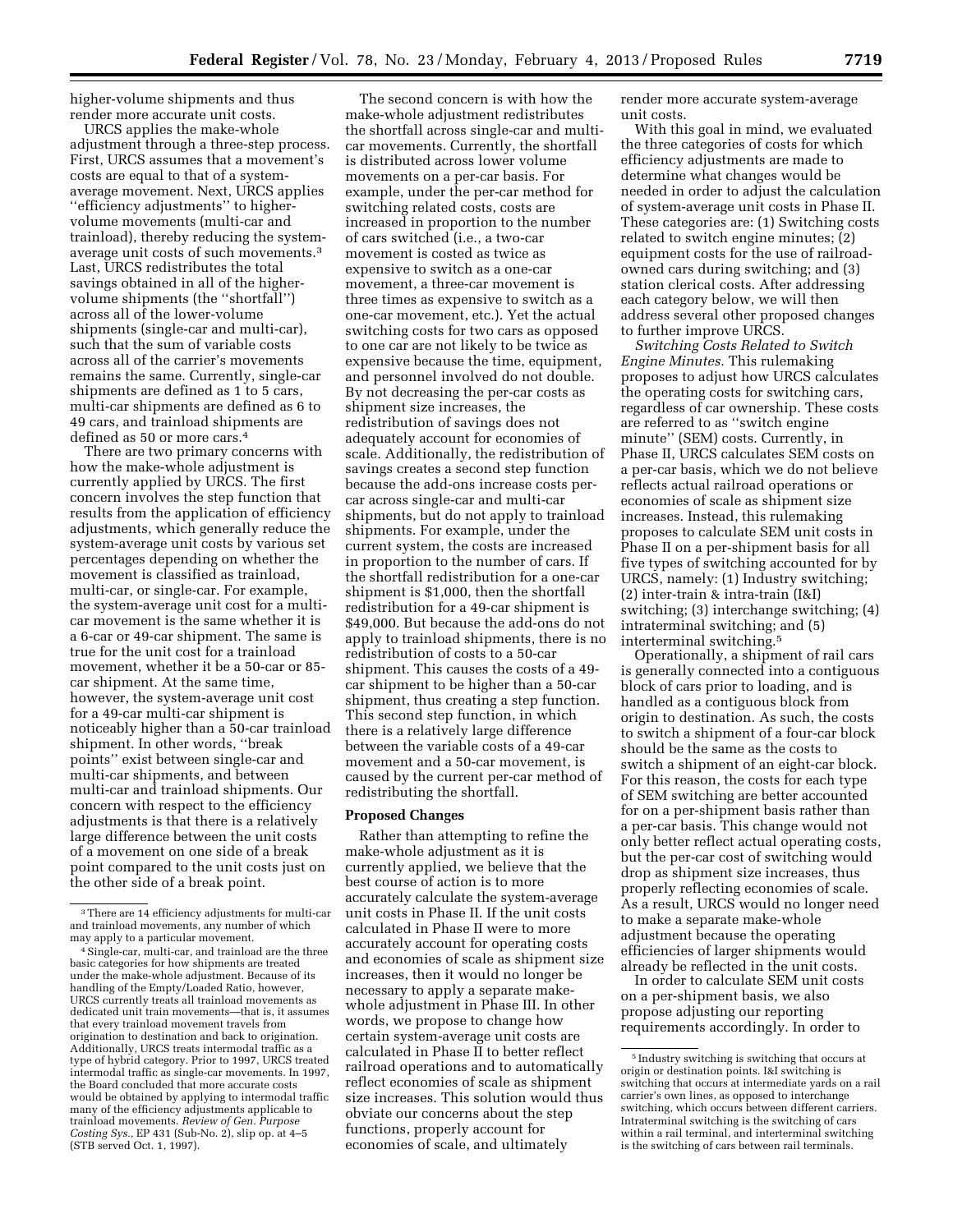calculate the SEM unit costs on a pershipment basis, we propose to adjust the reporting requirements of both the *Annual Report of Cars Loaded and Cars Terminated* (Form STB–54) and the *Quarterly Report of Freight Commodity Statistics* (Form QCS). Specifically, in addition to the information currently required by both forms, the Form STB– 54 would require information on shipments loaded and terminated, while the Form QCS would require information on number of shipments.6 For the purposes of both forms, a ''shipment'' would be defined as a block of one or more cars moving under the same waybill from origin to destination. *See, e.g.,* App. A (proposed § 1248.2(a)(3)); App. B (Form STB–54 Instructions). These new requirements should not pose a significant burden on the Class I rail carriers because it is likely that they are already tracking this information. The proposed rules governing the Form STB–54 and the Form QCS are set forth in Appendix A.7 Additionally, the proposed changes to the Form STB–54 and Form QCS are set out in Appendix B and C, respectively.

*Equipment Costs for the Use of Railroad-Owned Cars During Switching.*  Another category of system-average unit costs associated with switching pertains to the equipment costs for the use of railroad-owned cars. Currently, URCS calculates the costs for use of railroadowned cars on a per-car basis in Phase II, and then applies the make-whole adjustment in Phase III to account for efficiencies in multi-car and unit-train movements. We believe that these costs, which are distance- and time-related,<sup>8</sup>

Additionally, we are making certain other modifications to update and clarify the existing regulations in 49 CFR parts 1247 and 1248 (subpart A), which govern the Form STB–54 and Form QCS, respectively. Consistent with the goals announced in *Improving Regulation and Regulatory Review,* EP 712, which seeks to ensure that existing regulations are current and effective, we seek comment on whether the Board could improve or update other language in parts 1247 and 1248 (subpart A). We do not, however, plan to address the car types listed in the Form STB–54 in this rulemaking. Any updates to the car types would be addressed in a separate rulemaking examining car types across all of our reporting requirements.

8 In other words, the costs for using a railroadowned car are based both on the distance it travels and the time it is being used during the switching process. For example, if a railroad-owned car

are properly accounted for by URCS on a per-car basis. In other words, unlike SEM switching costs, we believe a twocar shipment will incur twice the carmiles and car-days as a one-car shipment. Therefore, we propose to continue calculating equipment costs for the use of railroad-owned cars during switching on a per-car basis, which in turn requires the continued reporting of number of cars that are interchanged.

Although we propose to continue calculating these costs on a per-car basis in Phase II, this proposal nonetheless would affect a change in how these costs are applied in Phase III. Under our new proposal, which eliminates a separate make-whole adjustment in Phase III, the costs for the use of railroad-owned cars would not receive a subsequent adjustment because it does not appear that there are efficiencies associated with these costs.

*Station Clerical Costs.* This rulemaking also proposes to adjust how URCS calculates station clerical costs, which are the administrative costs associated with a shipment. Currently, in Phase II, URCS calculates station clerical costs on a per-car basis, which we are concerned does not properly reflect actual railroad operations or economies of scale. We believe that, operationally, there is little difference in the administrative costs between shipments of different sizes. As such, we propose to also calculate station clerical costs in Phase II on a pershipment basis. To implement this change, we would rely on the proposed changes to the Form QCS and the Form STB–54 described above, wherein Class I railroads would be required to report on the number of shipments.

*Other Changes.* In addition to the above changes to how URCS calculates system-average unit costs in Phase II, we also propose additional changes that would further our effort to more accurately calculate costs under URCS.

*Car-Mile Costs.* In order to calculate car-mile costs, URCS currently uses what is referred to as the Empty/Loaded Ratio (E/L Ratio) to adjust the number of miles in a particular movement. The E/L Ratio is used when costing all movements because, although there are costs associated with both empty miles and loaded miles, URCS only requires a user to input loaded miles to cost a movement. Thus, to account for the costs of a carrier's total miles, URCS multiplies loaded miles by the E/L

Ratio. The E/L Ratio, which can be described as total miles divided by loaded miles, is a figure computed by URCS based on data supplied by the Class I carriers.

Currently, in Phase III, URCS uses the E/L Ratio for single-car and multi-car movements. For trainload movements, however, URCS replaces the E/L Ratio with the figure 2.0, which is meant to assume that a loaded car will return to its origination location, such that empty miles are equal to loaded miles. In other words, URCS treats all trainload movements as dedicated unit trains. Currently, if a rail carrier's E/L Ratio is less than 2.0 (i.e., there are fewer empty miles and thus more efficiencies), URCS will disregard that more efficient E/L ratio and apply the less efficient value of 2.0.9

We believe that the E/L Ratio computed from data supplied by the carriers is the best reflection of a railroad's actual operations and that it should not be replaced by the figure 2.0 in the case of a trainload movement. Therefore, we propose to adjust URCS so that it would apply the E/L Ratio to all types of movements. With this change, URCS would no longer treat all trainload movements as unit trains, but would instead reflect unit train service only to the extent that such service is indicated by the E/L Ratio.

*I&I Switching Mileage.* Currently, URCS assumes that single-car and multi-car shipments receive I&I switching every 200 miles. A number of years ago, the Board noted that this figure appeared to be outdated. *Review of Gen. Purpose Costing Sys.,* EP 431 (Sub-No. 2), slip op. at 5 n.18 (STB served Oct. 1, 1997). We now propose to update this figure to reflect the fact that, since the mergers of the 1990s, the average length of haul on individual railroads has increased. Based on a comparison of the average length of haul for the Class I railroads in 1990 (premergers) and 2011 (post-mergers), we observed a 60% increase in the overall length of haul. We therefore propose to increase the distance between I&I

<sup>6</sup>Because we are proposing to add information regarding number of shipments, we are also proposing to change the title of Form STB–54 to *Annual Report of Cars and Shipments Originated and Terminated.* 

<sup>7</sup>Because this rulemaking proposes changes to the Form QCS, we are taking this opportunity to propose a new instruction for the Form QCS related to Rule 11 movements, as the current instructions are silent on these types of movements. The proposed instruction, which would be located at 49 CFR 1248.4(o), is also set forth in Appendix A.

travels two miles during an interchange switch, but is held at the interchange for three days, the costs for use of that car will be based both on the twomiles it traveled and the three-days it was held.

<sup>9</sup>A trainload movement's E/L ratio might be greater or less than 2.0 for a variety of reasons, including whether the shipment at issue is moved in railroad-owned cars or privately-owned cars. In the case of the former, where the rail carrier typically controls the movement of its cars across its network, a shipment may travel from point A (loading origin) to point B (unloading destination) to point C (next loading origin). If point C is closer to point B than point A, then the E/L Ratio would be less than 2.0. If, however, point C is farther from point B than point A, then the E/L Ratio would be greater than 2.0. This is in contrast to, for example, the latter case involving a unit train of privatelyowned cars that cycles between point A and point B, such that the movement's E/L Ratio would be equal to 2.0.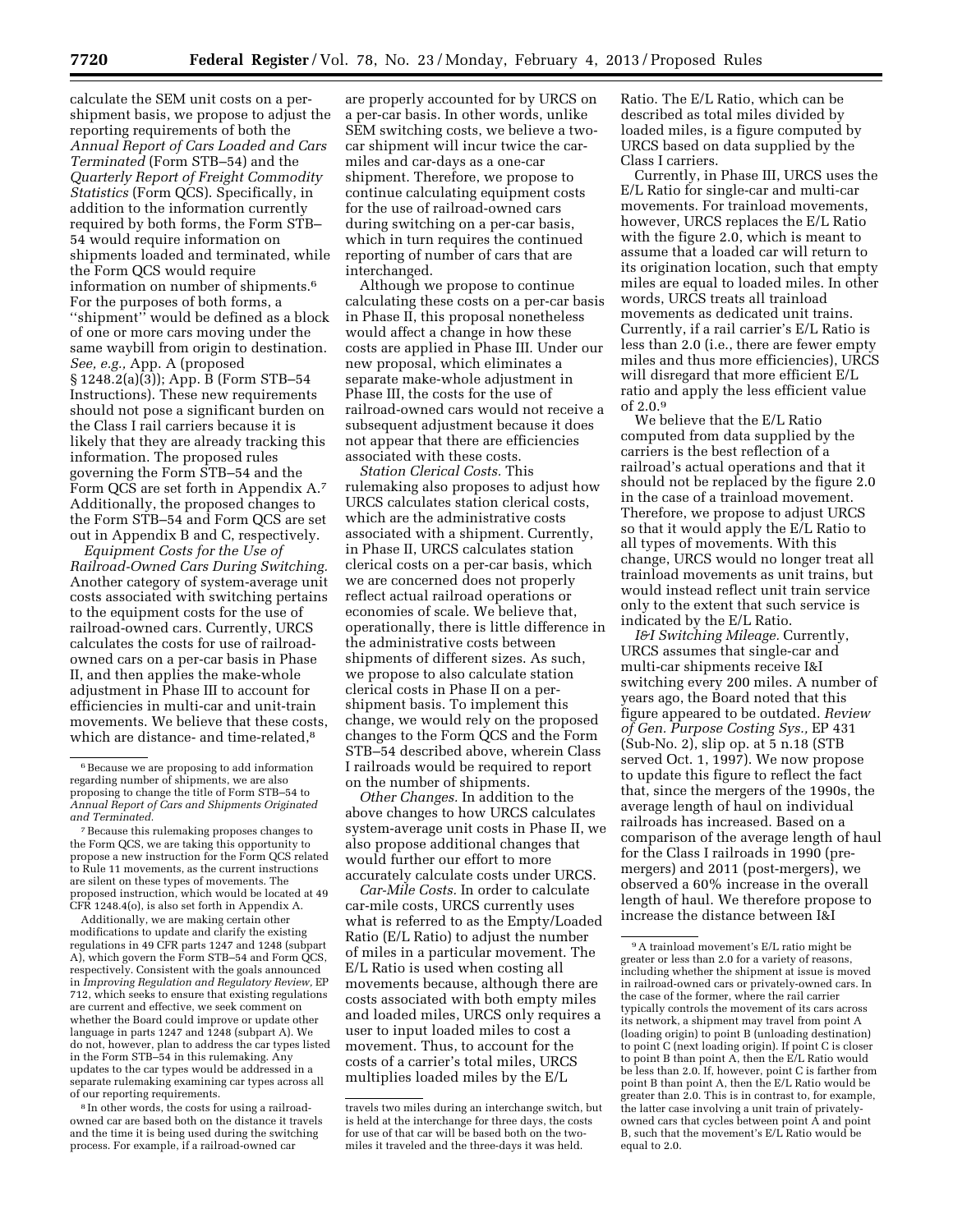switches by 60%, from 200 miles to 320 miles. We acknowledge that the actual average distance between I&I switches may be greater than 320 miles, and we encourage interested parties to submit data and comments on whether 60% is an appropriate increase, or whether the Board should consider an alternative distance between I&I switches that more accurately reflects railroad operations.

*Definition of Trainload.* Under this proposal to eliminate a separate makewhole adjustment in Phase III, URCS would no longer make percentage reductions in Phase III based on the number of cars per movement. As such, the distinction between single-car and multi-car would become largely irrelevant. The definition of trainload would, however, continue to play a role, despite the fact that the E/L Ratio would no longer be adjusted exclusively for trainload movements under our proposal, because URCS assumes that trainload movements receive no I&I switching. In other words, when distinguishing movements based on the number of cars per movement, the operative distinctions under our proposal would be ''trainload'' and ''non-trainload.'' It is, therefore, appropriate to consider the proper definition of trainload.

A trainload shipment is currently defined as a shipment consisting of 50 or more cars. Also inherent in the definition of trainload is the fact that a trainload shipment constitutes the only shipment on the particular train on which it moves. We propose to increase the number of cars in a trainload movement to account for the fact that train lengths have increased over the years due to a variety of factors, including higher horsepower engines and advances in distributive power. By way of example, today it is not unusual for a carrier to move 100 cars or more in one train, which is double the figure at which trainload is currently defined. If the railroads can routinely move two 50-car shipments on one train, then the current definition of trainload is likely inadequate, as a trainload movement is supposed to constitute the only shipment on the train.

Therefore, we propose to define trainload as consisting of 80 cars or more. The 80-car figure appears appropriate because the shipment size is large enough that rail carriers do not routinely move two 80-car shipments on one train.10 In other words, an 80-car

shipment is likely to be the minimum size shipment that a carrier would move as a single train, consistent with the definition of trainload where only one shipment is on a train. A survey of the 2011 Waybill Sample, which is the most recently available data and thus the best reflection of current railroad operations, reveals that, for shipment sizes between 50 and 90, there is a higher occurrence of 80-car movements than any other shipment size. This suggests that 80 cars may be an appropriate definition for trainload. Nevertheless, we encourage interested parties to submit data or comments on whether the Board should adopt the proposed definition or consider an alternate figure in defining trainload.

*Locomotive Unit-Mile.* Finally, this rulemaking proposes to adjust the locomotive unit-mile (LUM) cost allocation. Currently, the LUM cost allocation produces a third step function between multi-car and trainload shipments, such that the LUM costs assigned to a 49-car shipment (the maximum multi-car shipment under the current definition) are higher than the costs assigned to a 50-car shipment (the minimum number of cars under the current definition of trainload). The total locomotive unit-miles are calculated by multiplying the total distance of a movement by the average number of locomotives for a particular type of train. Because a single-car or multi-car shipment (i.e., non-trainload) should only incur a portion of the LUM costs for the entire train, as that train will contain other shipments, URCS allocates the LUM costs of the train to a shipment based on the gross tons of that shipment compared to the average gross tons of that entire train.11

We therefore propose two modifications to how URCS currently allocates LUM costs. First, the entire train's LUM costs would be allocated to the trainload shipment, regardless of the gross tons of the trainload shipment relative to the average gross tons of a particular train. This should be more accurate than the current approach because, by definition, a trainload shipment has no other shipments that should share the LUM costs of that train.

Second, the allocation of LUM costs for single and multi-car shipments would be based on the number of cars in the shipment relative to the minimum number of cars in a trainload shipment, which, as described above,

we propose to be 80 cars. For example, a 20-car shipment would be allocated 25% (20/80) of the LUM costs.12 While the current allocation of LUM costs to single and multi-car shipments is based on the gross tons of the shipment relative to the average gross tons of way trains and through trains, basing the allocation on the number of cars in the shipment should be sufficiently precise, particularly if most cars are homogenously loaded at or near the maximum weight. Moreover, whenever practical, we seek a smooth cost function, such that there is no large cost discrepancy between a 79-car multi-car movement and an 80-car trainload movement. Basing this allocation on the number of cars in the shipment should assign LUM costs consistently on a prorated share of the total LUM costs and produce a smooth cost function across all shipment sizes, including trainload shipments.

#### **Conclusion**

We believe that the proposed modifications to URCS described above would produce more accurate costs and would more accurately reflect the current state of rail industry operations. We also believe that the modifications to our reporting requirements, which update the existing regulations and add additional reporting requirements in order to implement the proposed changes to URCS, would not impose a significant burden on the railroads. We therefore invite public comment on each of the proposals described herein.

#### **Regulatory Flexibility Act**

The Regulatory Flexibility Act of 1980 (RFA), 5 U.S.C. 601–612, generally requires a description and analysis of new rules that would have a significant economic impact on a substantial number of small entities. In drafting a rule, an agency is required to: (1) Assess the effect that its regulation will have on small entities; (2) analyze effective alternatives that may minimize a regulation's impact; and (3) make the analysis available for public comment. 5 U.S.C. 601–604. In its notice of proposed rulemaking, the agency must either include an initial regulatory flexibility analysis, § 603(a), or certify that the proposed rule would not have

<sup>10</sup>Based on a review of the 2011 Waybill Sample, the most frequently occurring shipment size between 100 cars and 160 cars is 135 cars. These 135-car shipments represent a typical maximum train length for what is usually the longest train movement—unit coal trains.

<sup>11</sup>The average gross tons for different types of trains are calculated by dividing gross ton-miles by train-miles, both of which are reported by carriers in Schedule 755 of the R–1 annual reports.

<sup>12</sup>Because we also propose to modify the definition of trainload from 50 or more cars to 80 or more cars, the prorated share of LUM costs assigned to non-trainloads will be less than under the current definition of trainload. For example, under the current definition of trainload, a 10-car shipment would be assigned the prorated costs of 10 cars out of 50, whereas under our proposed definition, a 10-car shipment would be assigned the prorated costs of 10 cars out of 80.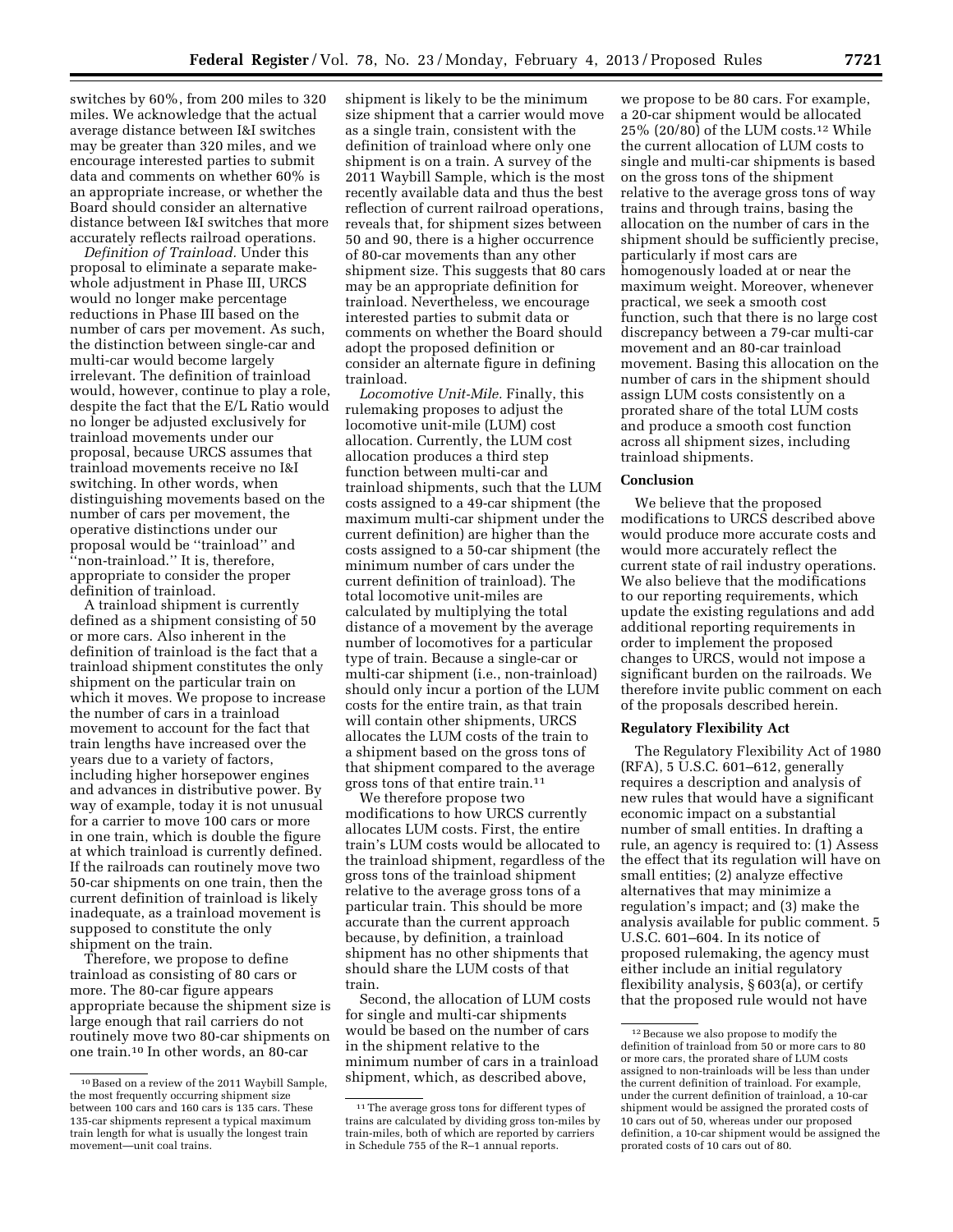a ''significant impact on a substantial number of small entities," § 605(b).

Because the goal of the RFA is to reduce the cost to small entities of complying with federal regulations, the RFA requires an agency to perform a regulatory flexibility analysis of small entity impacts only when a rule directly regulates those entities. In other words, the impact must be a direct impact on small entities ''whose conduct is circumscribed or mandated'' by the proposed rule. *White Eagle Coop. Ass'n*  v. *Conner,* 553 F.3d 467, 478, 480 (7th Cir. 2009). An agency has no obligation to conduct a small entity impact analysis of effects on entities that it does not regulate. *United Dist. Cos.* v. *FERC,*  88 F.3d 1105, 1170 (DC Cir. 1996).

This proposal will not have a significant economic impact upon a substantial number of small entities, within the meaning of the RFA. The reporting requirements that we are proposing here are applicable only to Class I rail carriers, which, under the Board's regulations, have annual carrier operating revenues of \$250 million or more in 1991 dollars. Class I carriers generally do not fall within the Small Business Administration's definition of a small business for the rail transportation industry. The purpose of our changes to URCS is to improve the Board's general purpose costing system, which is used to develop regulatory cost estimates for rail carriers. These changes will result in more accurate estimates of variable costs. Therefore, the Board certifies under 49 U.S.C. 605(b) that this proposed rule, if promulgated, will not have a significant economic impact on a substantial number of small entities within the meaning of the RFA.

#### **Paperwork Reduction Act**

Pursuant to the Paperwork Reduction Act (PRA), 44 U.S.C. 3501–3549, and Office of Management and Budget (OMB) regulations at 5 CFR 1320.8(d)(3), the Board seeks comments regarding: (1) Whether each of the collections of information (the Form QCS and the Form STB–54), as modified in the proposed rules and further described in Appendix D, is necessary for the proper performance of the functions of the Board, including whether the collection has practical utility; (2) the accuracy of the Board's burden estimates; (3) ways to enhance the quality, utility, and clarity of the information collected; and (4) ways to minimize the burden of the collection of information on the respondents, including the use of automated collection techniques or other forms of information technology, when appropriate. The modified collections in this proposed rule will be submitted to OMB for review as required under 44 U.S.C. 3507(d) and 5 CFR 1320.11.

This action will not significantly affect either the quality of the human environment or the conservation of energy resources.

### **List of Subjects**

### *49 CFR Part 1247*

Freight, Railroads, Reporting and recordkeeping requirements.

#### *49 CFR Part 1248*

Freight, Railroads, Reporting and recordkeeping requirements, Statistics.

#### *It is ordered:*

1. The Board proposes to adjust URCS and to amend its rules as detailed in this decision. Notice of this decision and the proposed rules will be published in the **Federal Register**.

2. Comments are due by March 21, 2013; replies are due by April 22, 2013.

3. A copy of this decision will be served upon the Chief Counsel for Advocacy, Office of Advocacy, U.S. Small Business Administration.

4. This decision is effective on its service date.

Decided: January 25, 2013.

By the Board, Chairman Elliott, Vice Chairman Begeman, and Commissioner Mulvey.

# **Raina S. White,**

*Clearance Clerk.* 

For the reasons set forth in the preamble, the Surface Transportation Board proposes to amend parts 1247 and 1248 of title 49, chapter X, of the Code of Federal Regulations as follows:

■ 1. Revise part 1247 to read as follows:

# **PART 1247—REPORT OF CARS AND SHIPMENTS LOADED AND TERMINATED**

**Authority:** 49 U.S.C. 721, 10707, 11144, 11145.

#### **§ 1247.1 Annual Report of Cars and Shipments Originated and Terminated.**

Each Class I railroad shall file Form STB–54, Annual Report of Cars and Shipments Originated and Terminated, together with the accompanying certification, with the Office of Economics, Surface Transportation Board, Washington, DC 20423, within 90 days after the end of the reporting year. Blank forms and instructions are available on the Board's Web site (*<http://www.stb.dot.gov>*) or can be obtained by contacting the Office of Economics.

# **PART 1248—FREIGHT COMMODITY STATISTICS**

■ 2. The authority citation for part 1248 continues to read as follows:

**Authority:** 49 U.S.C. 721, 11144 and 11145.

■ 3. Revise the note to part 1248 to read as follows:

**Note:** The report forms prescribed by part 1248 are available upon request from the Office of Economics, Surface Transportation Board, Washington, DC 20423–0001.

■ 4. Amend § 1248.2 by revising paragraph (a)(2) and by adding paragraph (a)(3) to read as follows:

#### **§ 1248.2 Items to be reported.**

 $(a) * * * *$ 

(2) For each commodity code used in reporting, except that the number of carloads for commodity code 431, ''Small packaged freight shipments,'' shall be omitted, the following items:

Revenue freight originating on respondent's road:

Terminating on line:

Number of carloads. Number of tons (2,000 pounds). Number of shipments.

Delivered to connecting rail carriers: Number of carloads. Number of tons (2,000 pounds).

Number of shipments.

Revenue freight received from

- connecting rail carriers:
- Terminating on line:

Number of carloads. Number of tons (2,000 pounds).

- Number of shipments.
- Delivered to connecting rail carriers: Number of carloads. Number of tons (2,000 pounds).
	- Number of shipments.
- Total revenue freight carried: Number of carloads. Number of tons (2,000 pounds).
- Number of shipments.

Gross freight revenue.

(3) For the purpose of reporting number of shipments under this section, a *shipment* is defined as a block of one or more cars moving under the same waybill from origin to destination. ■ 5. Revise § 1248.3 to read as follows:

#### **§ 1248.3 Carload and L.C.L. traffic defined.**

(a) Commodity codes 01 through 422 and 44 through 462, named in § 1248.101, shall include only carload traffic. All carloads weighing less than 10,000 pounds shall be included in commodity code 431, ''Small packaged freight shipments.''

(b) A *carload* for the purpose of this order shall consist of a carload of not less than 10,000 pounds of one commodity. A mixed carload for the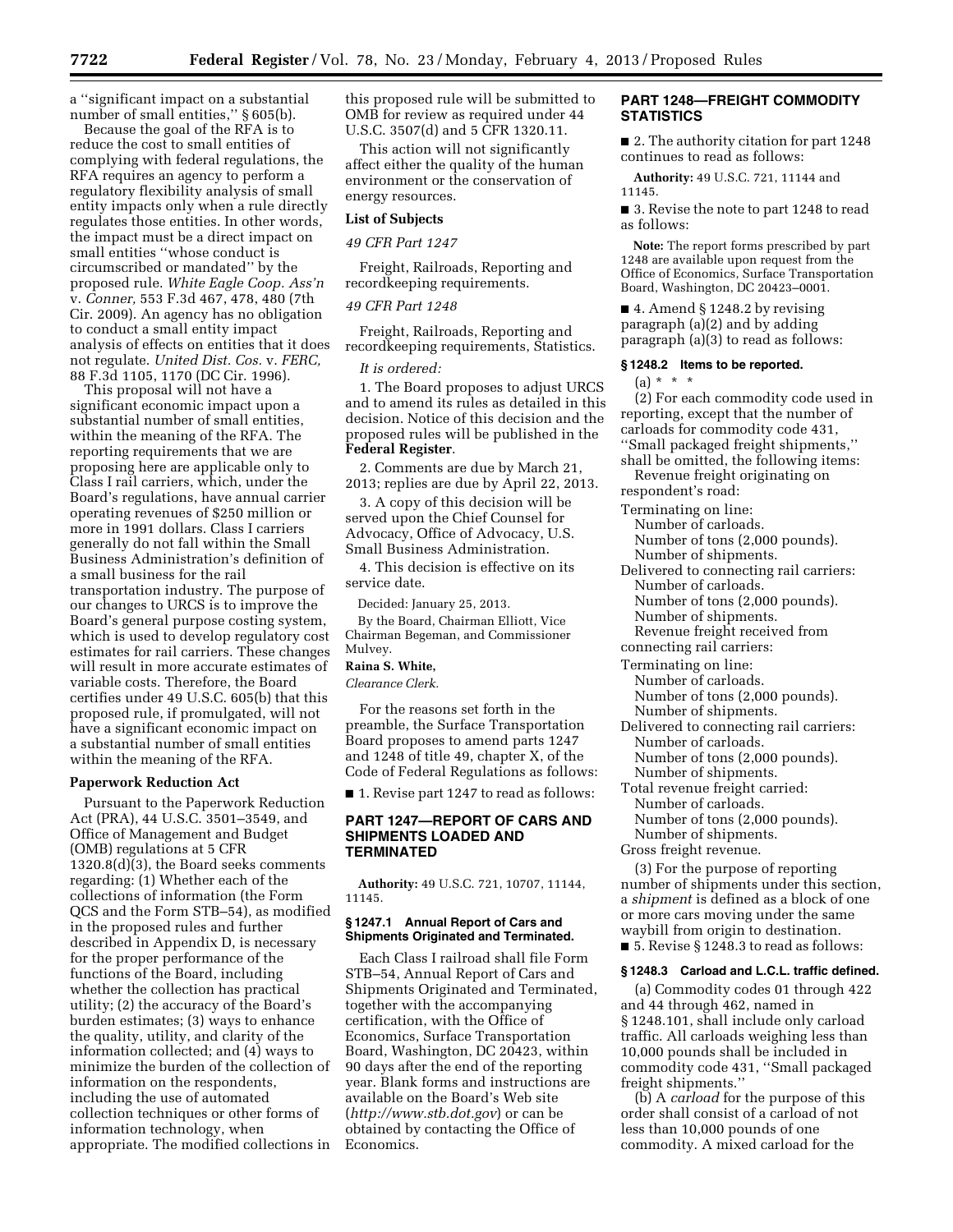purpose of this order shall be treated as a carload of that commodity which forms the majority of the weight. If a single shipment is loaded into more than one car, each car used shall be reported as a carload. If more than one *carload* shipment is loaded into one car, each shipment shall be reported separately as a carload.

■ 6. Amend § 1248.4 by revising paragraphs (a), (b), (d), (e), and (l); and by adding paragraph (o) to read as follows:

#### **§ 1248.4 Originating and connecting line traffic.**

(a) Revenue freight reported as *received from connecting rail carriers*  shall include all carloads and shipments received from connecting rail carriers, either directly or indirectly, so far as apparent from information on the waybills or abstracts.

(b) Revenue freight reported as *originating on respondent's road* shall include carloads and shipments originating on line and carloads and shipments received from water lines and highway motor truck lines, except when identified as having had previous rail transportation, as provided in paragraph (a) of this section.

\* \* \* \* \* (d) Revenue freight reported as *delivered to connecting rail carriers* 

shall include carloads and shipments delivered to connecting rail carriers, either directly or indirectly, as far as apparent from information on waybills or abstracts.

(e) Revenue freight reported as *terminating on respondent's road* shall include carloads and shipments terminating on line and carloads and shipments delivered to water lines and highway motor truck lines, except when identified as to receive further rail transportation as provided in paragraph (d) of this section.

\* \* \* \* \* (l) Freight accorded transit privileges shall be reported as ''originated on respondent's road'' at the transit point, even though the outbound carload(s) or shipment may move under transit balances or proportional rates.

\* \* \* \* \* (o) Rail carriers originating a Rule 11 traffic movement shall report the movement as *originated and forwarded.*  Rail carriers receiving a Rule 11 traffic movement and completing the movement to final destination shall report the movement as *received and terminated.* Rail carriers receiving a Rule 11 traffic movement and forwarding the movement to another rail carrier shall report the movement as *forwarded or received.* 

 $\blacksquare$  7. Remove the note to § 1248.5.

 $\blacksquare$  8. Revise § 1248.5(a) to read as follows:

#### **§ 1248.5 Report forms and date of filing.**

(a) Reports required from Class I carriers by this section shall be filed in duplicate with the Office of Economics, Surface Transportation Board, Washington, DC 20423, on forms which will be furnished to the carriers. Data required under § 1248.2 shall be filed on Form QCS on or before the 60th day succeeding the close of the period for which they are compiled.

\* \* \* \* \*

■ 9. Revise § 1248.6 to read as follows:

#### **§ 1248.6 Public inspection—railroad reports.**

The individual commodity statistics reports of Class I railroads, required to be filed under the terms of § 1248.1, will be open for public inspection. Such required commodity statistics reports, however, to the extent that they involve traffic of less than three shippers, reportable in one of the commodity reporting classes, may be excluded from a railroad's regular freight commodity statistics report and filed in a supplemental report which will not be open for public inspection, except that access to supplemental reports may be given upon approval by the Board. **BILLING CODE 4915–01–P**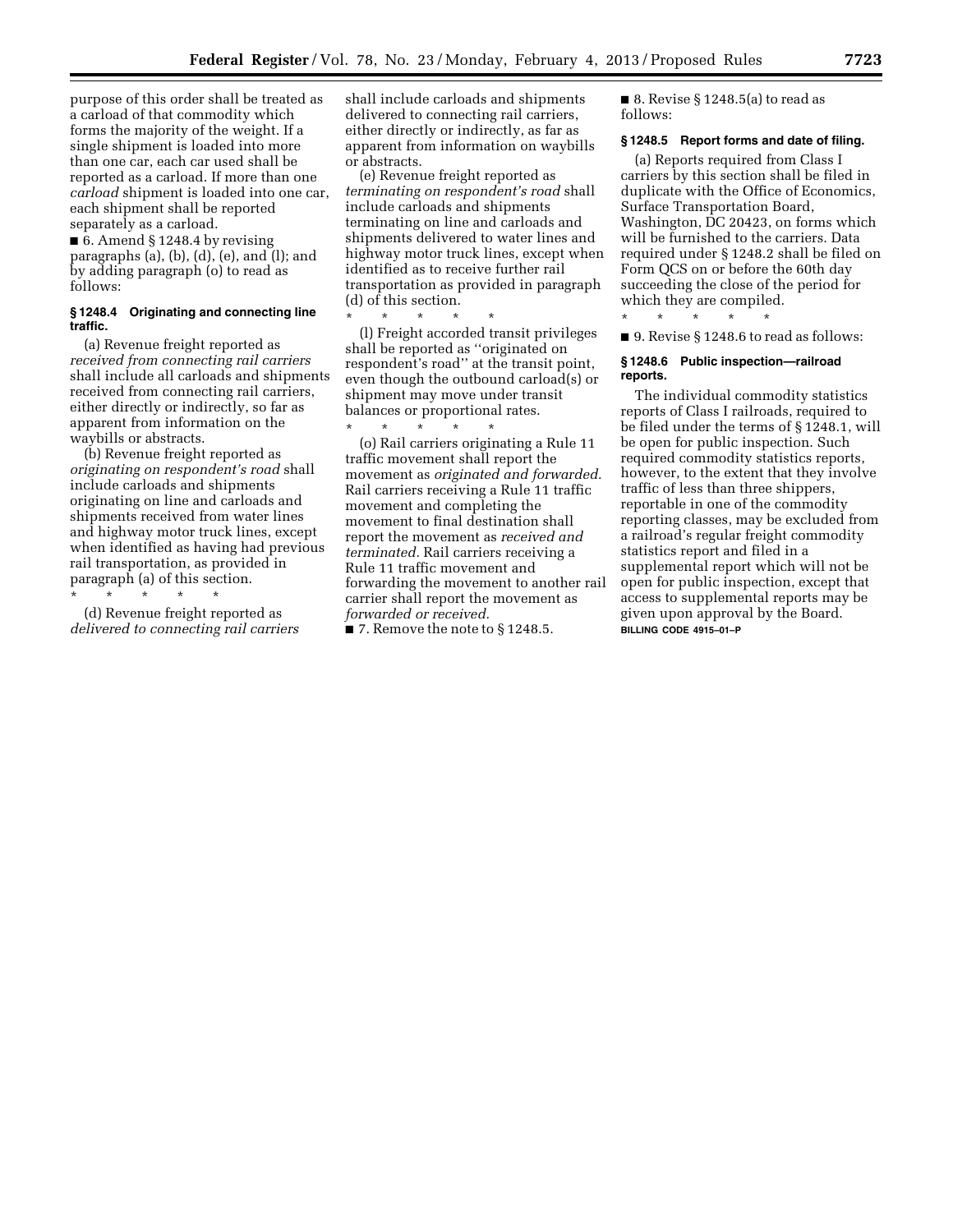# SURFACE TRANSPORTATION BOARD

ANNUAL REPORT OF CARS AND SHIPMENTS ORIGINATED AND TERMINATED

(FORM STB-54)

OMB CLEARANCE NO. 2140-0011 Expiration Date: 08-31-2015

Total car originations and terminations and total shipment originations and terminations, by type of car, revenue and non-revenue freight in revenue cars separated between railroad and private cars.

RAILROAD:

For year ending December 31, 20

|                                         | <b>SECTION A:</b><br>Cars Originated-on-Line |                                                                 | <b>SECTION B:</b><br>Cars Terminated-on-Line |                                                         |                                                                 |                         |                                         |  |  |  |  |  |  |
|-----------------------------------------|----------------------------------------------|-----------------------------------------------------------------|----------------------------------------------|---------------------------------------------------------|-----------------------------------------------------------------|-------------------------|-----------------------------------------|--|--|--|--|--|--|
| Freight Car Types<br>(see instructions) |                                              | <b>Total Cars Originated Revenue and</b><br>Non-Revenue Freight |                                              | Freight Car Types<br>(see instructions)<br>in Sales Car | <b>Total Cars Terminated Revenue and</b><br>Non-Revenue Freight |                         |                                         |  |  |  |  |  |  |
|                                         | Railroad<br>Cars<br>(A1)                     | Private<br>Cars<br>(A2)                                         | <b>Total Cars</b><br>Originated<br>(A3)      |                                                         | Railroad.<br>Cars<br>(B1)                                       | Private<br>Cars<br>(B2) | <b>Total Cars</b><br>Terminated<br>(B3) |  |  |  |  |  |  |
| 1.PLAIN 40 FT, BOX                      |                                              |                                                                 |                                              | 1.PLAIN 40 FT. BOX                                      |                                                                 |                         |                                         |  |  |  |  |  |  |
| 2.PLAIN 50-59FT LESS 11FT DR            |                                              |                                                                 |                                              | 2 PLAIN 50-59FT LESS 11FT DR                            |                                                                 |                         |                                         |  |  |  |  |  |  |
| 3.PLAIN 50-59FT OVER 11FT DR            |                                              |                                                                 |                                              | 3 PLAIN 50-59FT OVER 11FT DR                            |                                                                 |                         |                                         |  |  |  |  |  |  |
| 4.PLAIN 60 FT OR LONGER                 |                                              |                                                                 |                                              | 4 PLAIN 60 FT OR LONGER                                 |                                                                 |                         |                                         |  |  |  |  |  |  |
| <b>5.TOTAL PLAIN BOX</b>                |                                              |                                                                 |                                              | <b>5.TOTAL PLAIN BOX</b>                                |                                                                 |                         |                                         |  |  |  |  |  |  |
| <b>6.ALL EQUIPPED BOX</b>               |                                              |                                                                 |                                              | <b>6 ALL EQUIPPED BOX</b>                               |                                                                 |                         |                                         |  |  |  |  |  |  |
| <b>7.TOTAL ALL BOX</b>                  |                                              |                                                                 |                                              | <b>7. TOTAL ALL BOX</b>                                 |                                                                 |                         |                                         |  |  |  |  |  |  |
| <b>B.COVERED HOPPERS UNDR 4000CU</b>    |                                              |                                                                 |                                              | <b>8.COVERED HOPPERS UNDR 4000CU</b>                    |                                                                 |                         |                                         |  |  |  |  |  |  |
| 9.COVERED 4000CU & OVER                 |                                              |                                                                 |                                              | 9.COVERED 4000CU & OVER                                 |                                                                 |                         |                                         |  |  |  |  |  |  |
| 10. TOTAL COVERED HOPPERS               |                                              |                                                                 |                                              | 10. TOTAL COVERED HOPPERS                               |                                                                 |                         |                                         |  |  |  |  |  |  |
| 11. INSULATED EQUIPPED BOX.             |                                              |                                                                 |                                              | 11. INSULATED EQUIPPED BOX                              |                                                                 |                         |                                         |  |  |  |  |  |  |
| 12.REFRIGERATORS NON-MECH               |                                              |                                                                 |                                              | 12.REFRIGERATORS - NON-MECH                             |                                                                 |                         |                                         |  |  |  |  |  |  |
| 13. REFRIGERATORS - MECHANICAL          |                                              |                                                                 |                                              | 13.REFRIGERATORS - MECHANICAL                           |                                                                 |                         |                                         |  |  |  |  |  |  |
| <b>14. TOTAL REFRIGERATORS</b>          |                                              |                                                                 |                                              | <b>14. TOTAL REFRIGERATORS</b>                          |                                                                 |                         |                                         |  |  |  |  |  |  |
| 15. PLAIN GONDOLAS UNDER 61 FT.         |                                              |                                                                 |                                              | 15. PLAIN GONDOLAS UNDER 61 FT.                         |                                                                 |                         |                                         |  |  |  |  |  |  |
| 16. PLAIN GONDOLAS 61 OR LONGER         |                                              |                                                                 |                                              | 16.PLAIN GONDOLAS 61 OR LONGER                          |                                                                 |                         |                                         |  |  |  |  |  |  |
| 17.GT 36 FT AND OVER                    |                                              |                                                                 |                                              | 17.GT 36 FT AND OVER                                    |                                                                 |                         |                                         |  |  |  |  |  |  |
| 18. EQUIPPED GONDOLAS                   |                                              |                                                                 |                                              | <b>18. EQUIPPED GONDOLAS</b>                            |                                                                 |                         |                                         |  |  |  |  |  |  |
| <b>19. TOTAL GONDOLAS</b>               |                                              |                                                                 |                                              | <b>19. TOTAL GONDOLAS</b>                               |                                                                 |                         |                                         |  |  |  |  |  |  |
| 20.HOPPERS (GENERAL SERVICE)            |                                              |                                                                 |                                              | 20.HOPPERS (GENERAL SERVICE)                            |                                                                 |                         |                                         |  |  |  |  |  |  |
| 21.HOPPERS (SPECIAL SERVICE)            |                                              |                                                                 |                                              | 21.HOPPERS (SPECIAL SERVICE)                            |                                                                 |                         |                                         |  |  |  |  |  |  |
| <b>22. TOTAL HOPPERS</b>                |                                              |                                                                 |                                              | <b>22. TOTAL HOPPERS</b>                                |                                                                 |                         |                                         |  |  |  |  |  |  |
| 23. FLATS - (GENERAL SERVICE)           |                                              |                                                                 |                                              | 23. FLATS - (GENERAL SERVICE)                           |                                                                 |                         |                                         |  |  |  |  |  |  |
| 24.FLATS - MULTI-LEVEL (FA)             |                                              |                                                                 |                                              | 24. FLATS - MULTI-LEVEL (FA)                            |                                                                 |                         |                                         |  |  |  |  |  |  |
| 25. FLATS - TOFC-COFC (FC. FCA)         |                                              |                                                                 |                                              | 25. FLATS - TOFC-COFC (FC, FCA)                         |                                                                 |                         |                                         |  |  |  |  |  |  |
| 26. FLATS - OTHER                       |                                              |                                                                 |                                              | 26.FLATS - OTHER                                        |                                                                 |                         |                                         |  |  |  |  |  |  |
| 27. TOTAL FLATS                         |                                              |                                                                 |                                              | 27. TOTAL FLATS                                         |                                                                 |                         |                                         |  |  |  |  |  |  |
| <b>28.TOTAL TANKS</b>                   |                                              |                                                                 |                                              | 28. TOTAL TANKS                                         |                                                                 |                         |                                         |  |  |  |  |  |  |
| 29.ALL OTHERS                           |                                              |                                                                 |                                              | 29.ALL OTHERS                                           |                                                                 |                         |                                         |  |  |  |  |  |  |
| <b>30. GRAND TOTAL</b>                  |                                              |                                                                 |                                              | <b>30.GRAND TOTAL</b>                                   |                                                                 |                         |                                         |  |  |  |  |  |  |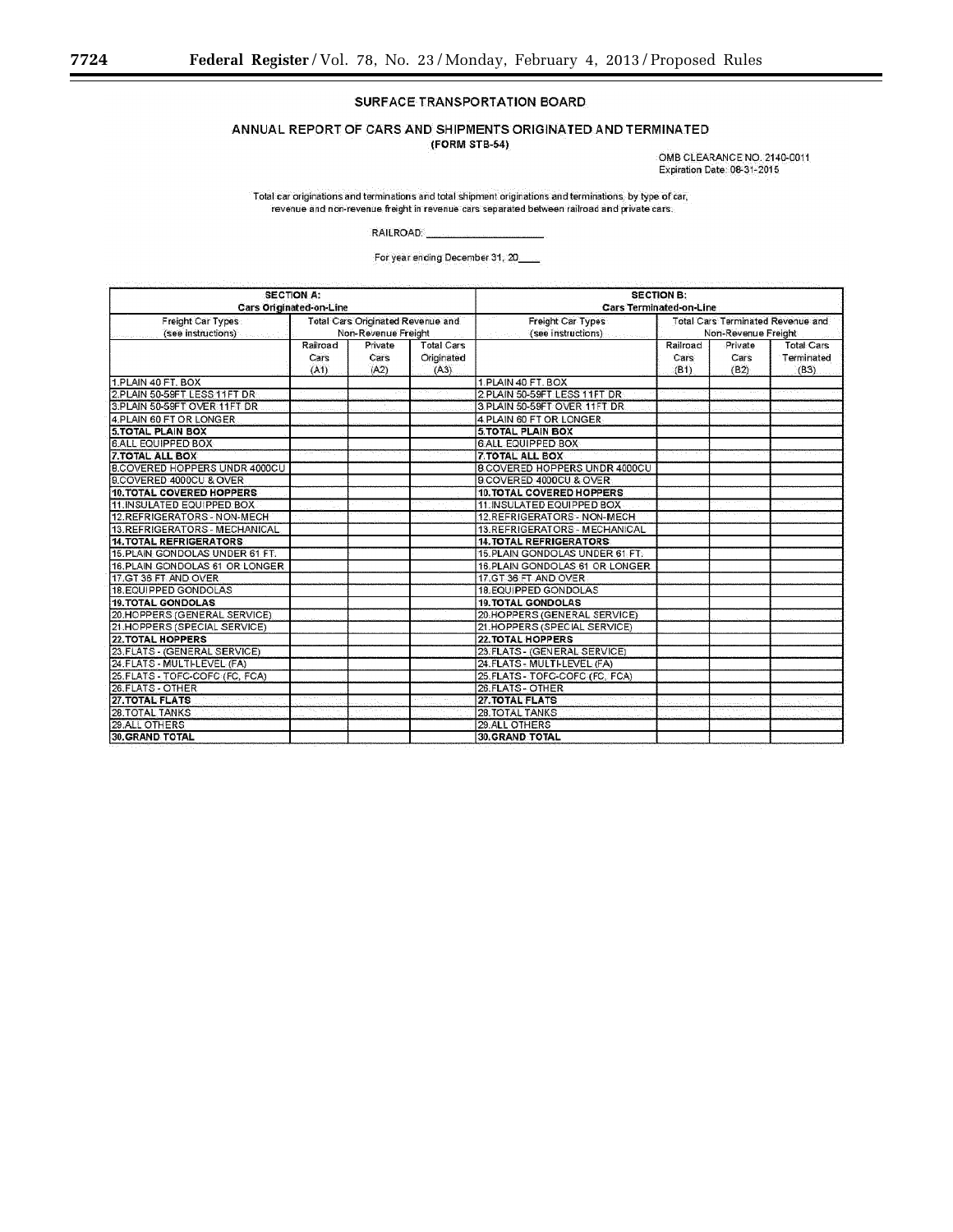# FORM STB-54 (CONTINUED)

RAILROAD:

 $\hat{\boldsymbol{\beta}}$ 

For year ending December 31, 20

|                                     | <b>SECTION C:</b> |                                    |            | <b>SECTION D:</b>                   |                                           |                         |                  |  |  |  |  |  |  |  |  |
|-------------------------------------|-------------------|------------------------------------|------------|-------------------------------------|-------------------------------------------|-------------------------|------------------|--|--|--|--|--|--|--|--|
| <b>Shipments Originated-on-Line</b> |                   |                                    |            | <b>Shipments Terminated-on-Line</b> |                                           |                         |                  |  |  |  |  |  |  |  |  |
| Freight Car Types                   |                   | Total Shipments Originated Revenue |            | Freight Car Types                   | <b>Total Shipments Terminated Revenue</b> |                         |                  |  |  |  |  |  |  |  |  |
| (see instructions)                  |                   | and Non-Revenue Freight            |            | (see instructions)                  |                                           | and Non-Revenue Freight |                  |  |  |  |  |  |  |  |  |
|                                     |                   | Shipments in                       | Total      |                                     | <b>Shipments</b>                          | Shipments in            | Total            |  |  |  |  |  |  |  |  |
|                                     | Shipments in      | Private:                           | Shipments  |                                     | in Railroad                               | Private                 | <b>Shipments</b> |  |  |  |  |  |  |  |  |
|                                     | Railroad Cars     | Cars:                              | Originated |                                     | Cars                                      | Cars                    | Terminated       |  |  |  |  |  |  |  |  |
|                                     | (C1)              | (C2)                               | (C3)       |                                     | (D1)                                      | (D2)                    | (D3)             |  |  |  |  |  |  |  |  |
| 1.PLAIN 40 FT, BOX                  |                   |                                    |            | 1.PLAIN 40 FT. BOX                  |                                           |                         |                  |  |  |  |  |  |  |  |  |
| 2.PLAIN 50-59FT LESS 11FT DR        |                   |                                    |            | 2.PLAIN 50-59FT LESS 11FT DR        |                                           |                         |                  |  |  |  |  |  |  |  |  |
| 3.PLAIN 50-59FT OVER 11FT DR        |                   |                                    |            | 3.PLAIN 50-59FT OVER 11FT DR        |                                           |                         |                  |  |  |  |  |  |  |  |  |
| 4.PLAIN 60 FT OR LONGER             |                   |                                    |            | 4.PLAIN 60 FT OR LONGER             |                                           |                         |                  |  |  |  |  |  |  |  |  |
| <b>5.TOTAL PLAIN BOX</b>            |                   |                                    |            | <b>5.TOTAL PLAIN BOX</b>            |                                           |                         |                  |  |  |  |  |  |  |  |  |
| <b>6 ALL EQUIPPED BOX</b>           |                   |                                    |            | <b>6.ALL EQUIPPED BOX</b>           |                                           |                         |                  |  |  |  |  |  |  |  |  |
| <b>7.TOTAL ALL BOX</b>              |                   |                                    |            | <b>7.TOTAL ALL BOX</b>              |                                           |                         |                  |  |  |  |  |  |  |  |  |
| 8.COVERED HOPPERS UNDR 4000CU       |                   |                                    |            | 8.COVERED HOPPERS UNDR 4000CU       |                                           |                         |                  |  |  |  |  |  |  |  |  |
| 9.COVERED 4000CU & OVER             |                   |                                    |            | 9.COVERED 4000CU & OVER             |                                           |                         |                  |  |  |  |  |  |  |  |  |
| <b>10.TOTAL COVERED HOPPERS</b>     |                   |                                    |            | 10. TOTAL COVERED HOPPERS           |                                           |                         |                  |  |  |  |  |  |  |  |  |
| 11.INSULATED EQUIPPED BOX           |                   |                                    |            | 11. INSULATED EQUIPPED BOX          |                                           |                         |                  |  |  |  |  |  |  |  |  |
| 12.REFRIGERATORS - NON-MECH         |                   |                                    |            |                                     |                                           |                         |                  |  |  |  |  |  |  |  |  |
| 13.REFRIGERATORS - MECHANICAL       |                   |                                    |            |                                     |                                           |                         |                  |  |  |  |  |  |  |  |  |
| <b>14.TOTAL REFRIGERATORS</b>       |                   |                                    |            | 14.TOTAL REFRIGERATORS              |                                           |                         |                  |  |  |  |  |  |  |  |  |
| 15.PLAIN GONDOLAS UNDER 61 FT.      |                   |                                    |            | 15. PLAIN GONDOLAS UNDER 61 FT.     |                                           |                         |                  |  |  |  |  |  |  |  |  |
| 16 PLAIN GONDOLAS 61 OR LONGER      |                   |                                    |            | 16.PLAIN GONDOLAS 61 OR LONGER      |                                           |                         |                  |  |  |  |  |  |  |  |  |
| 17.GT 36 FT AND OVER                |                   |                                    |            | 17.GT 36 FT AND OVER                |                                           |                         |                  |  |  |  |  |  |  |  |  |
| 18.EQUIPPED GONDOLAS                |                   |                                    |            | 18.EQUIPPED GONDOLAS                |                                           |                         |                  |  |  |  |  |  |  |  |  |
| <b>19.TOTAL GONDOLAS</b>            |                   |                                    |            | <b>19.TOTAL GONDOLAS</b>            |                                           |                         |                  |  |  |  |  |  |  |  |  |
| 20.HOPPERS (GENERAL SERVICE)        |                   |                                    |            | 20.HOPPERS (GENERAL SERVICE)        |                                           |                         |                  |  |  |  |  |  |  |  |  |
| 21 HOPPERS (SPECIAL SERVICE)        |                   |                                    |            | 21.HOPPERS (SPECIAL SERVICE)        |                                           |                         |                  |  |  |  |  |  |  |  |  |
| <b>22. TOTAL HOPPERS</b>            |                   |                                    |            | <b>22 TOTAL HOPPERS</b>             |                                           |                         |                  |  |  |  |  |  |  |  |  |
| 23.FLATS - (GENERAL SERVICE)        |                   |                                    |            | 23.FLATS - (GENERAL SERVICE)        |                                           |                         |                  |  |  |  |  |  |  |  |  |
| 24 FLATS - MULTI-LEVEL (FA)         |                   |                                    |            | 24 FLATS - MULTI-LEVEL (FA)         |                                           |                         |                  |  |  |  |  |  |  |  |  |
| 25.FLATS - TOFC-COFC (FC, FCA)      |                   |                                    |            | 25 FLATS - TOFC-COFC (FC, FCA)      |                                           |                         |                  |  |  |  |  |  |  |  |  |
| 26 FLATS - OTHER                    |                   |                                    |            | 26.FLATS - OTHER                    |                                           |                         |                  |  |  |  |  |  |  |  |  |
| <b>27.TOTAL FLATS</b>               |                   |                                    |            | 27.TOTAL FLATS                      |                                           |                         |                  |  |  |  |  |  |  |  |  |
| <b>28.TOTAL TANKS</b>               |                   |                                    |            | <b>28.TOTAL TANKS</b>               |                                           |                         |                  |  |  |  |  |  |  |  |  |
| 29.ALL OTHERS                       |                   |                                    |            | 29.ALL OTHERS                       |                                           |                         |                  |  |  |  |  |  |  |  |  |
| 30.GRAND TOTAL                      |                   |                                    |            | <b>30 GRAND TOTAL</b>               |                                           |                         |                  |  |  |  |  |  |  |  |  |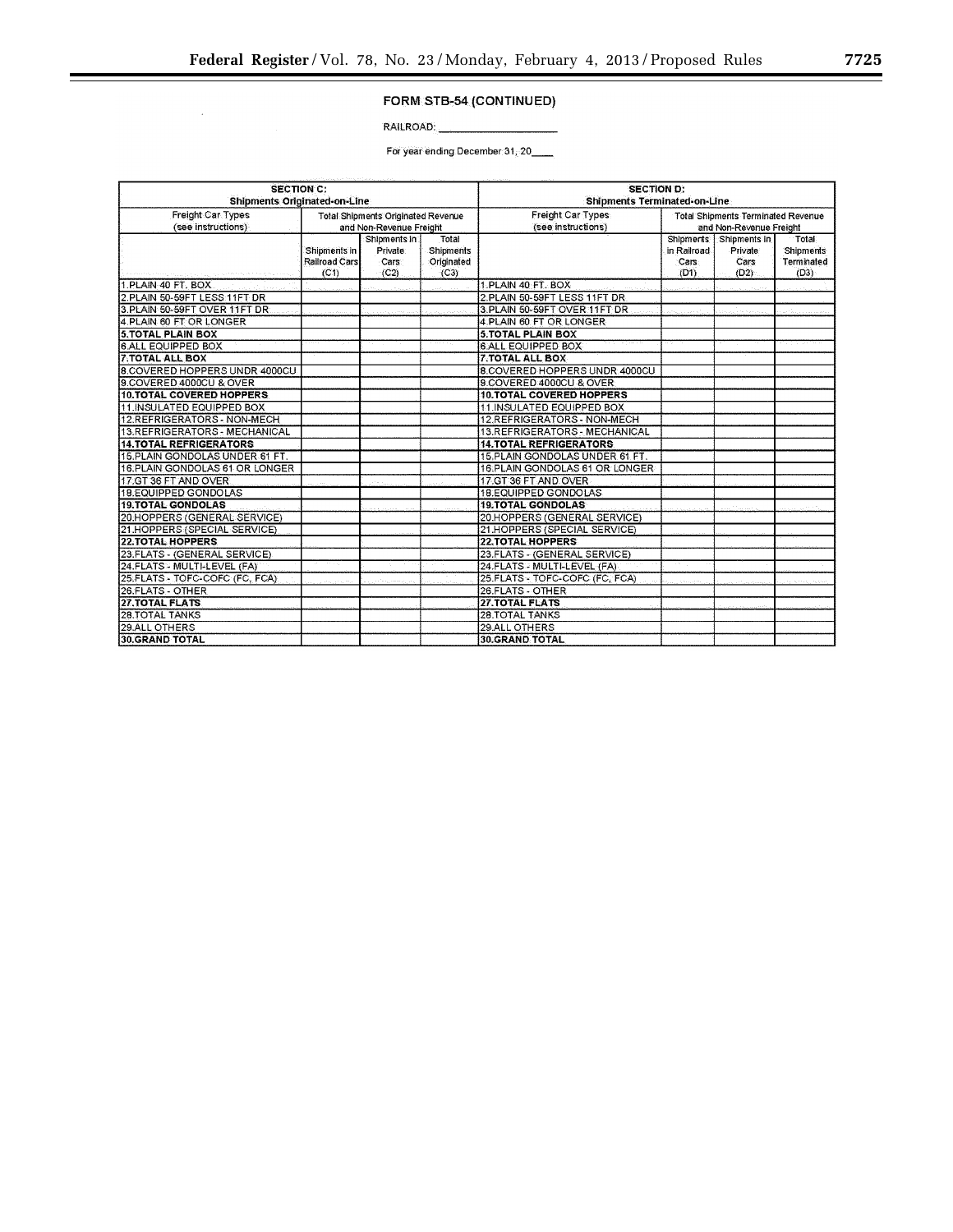### FORM STB-54 INSTRUCTIONS

#### SECTION A: CARS ORIGINATED

Section A covers each time a revenue freight car (railroad or private) is loaded at origination with either revenue or non-revenue commodities. The types of cars to be included are listed below by mechanical designations, car type codes, and appropriate line code.

1. Report total number of cars loaded for initial road haul on your railroad, by types, separated between loads in railroad cars and loads in private cars, during the year ended at midnight December 31, including cars received under load from dependent short lines; also including company material of reporting road or other non-revenue freight when loaded in revenue cars. Cars loaded with empty trailers or containers, twenty (20) feet or over in length, should be included.

2. Cars loaded in switching service for initial road haul movement by connections to be reported by the road haul carrier performing the billing of the cars.

3. Cars loaded for intra- or inter-terminal switch movement only (no road haul) to be reported by the loading road.

#### SECTION B: CARS TERMINATED

Report total number of loads terminated on line, by types, separated between railroad cars and private cars, during the last calendar year ending at midnight December 31, including cars delivered to dependent short lines for unloading; also company material of reporting road or other non-revenue commodities when unloaded from revenue cars. Count should include cars from which empty piggyback trailers or containers, twenty (20) feet or over in length, are unloaded. Loaded cars delivered to a connection for switch delivery which received final road haul on your railroad should be reported as terminated on your line. Conversely, loaded cars which you receive from a connection for switch delivery should not be reported as terminated on your line. All loads which you originate in switch service for intra- and inter-terminal switch delivery should, also, be reported as terminated on your line.

#### SECTION C: SHIPMENTS ORIGINATED

Section C covers each time a revenue shipment (in railroad or privately owned equipment) is loaded at origination with either revenue or non-revenue commodities. For the purpose of this form, a shipment is defined as a block of one or more cars moving under the same waybill from origin to destination. The types of cars to be included are listed below by mechanical designations, car type codes, and appropriate line code.

1. Report total number of shipments loaded for initial road haul on your railroad, by types, separated between shipments in railroad cars and shipments in private cars, during the year ended at midnight December 31, including shipments received under load from dependent short lines; also including company material of reporting road or other non-revenue freight when loaded in revenue cars. Shipments loaded with empty trailers or containers, twenty (20) feet or over in length, should be included.

2. Shipments loaded in switching service for initial road haul movement by connections to be reported by the road haul carrier performing the billing of the shipments.

3. Shipments loaded for intra- or inter-terminal switch movement only (no road haul) to be reported by the loading road.

#### SECTION D: SHIPMENTS TERMINATED

Report total number of shipments terminated on line, by types, separated between shipments moving in railroad cars and private cars, during the last calendar year ending at midnight December 31, including shipments delivered to dependent short lines for unloading; also company material of reporting road or other non-revenue commodities when unloaded from revenue cars. Count should include shipments from which empty piggyback trailers or containers, twenty (20) feet or over in length, are unloaded. Shipments delivered to a connection for switch delivery which received final road haul on your railroad should be reported as terminated on your line. Conversely, shipments which you receive from a connection for switch delivery should not be reported as terminated on your line. All shipments which you originate in switch service for intra- and inter-terminal switch delivery should, also, be reported as terminated on your line.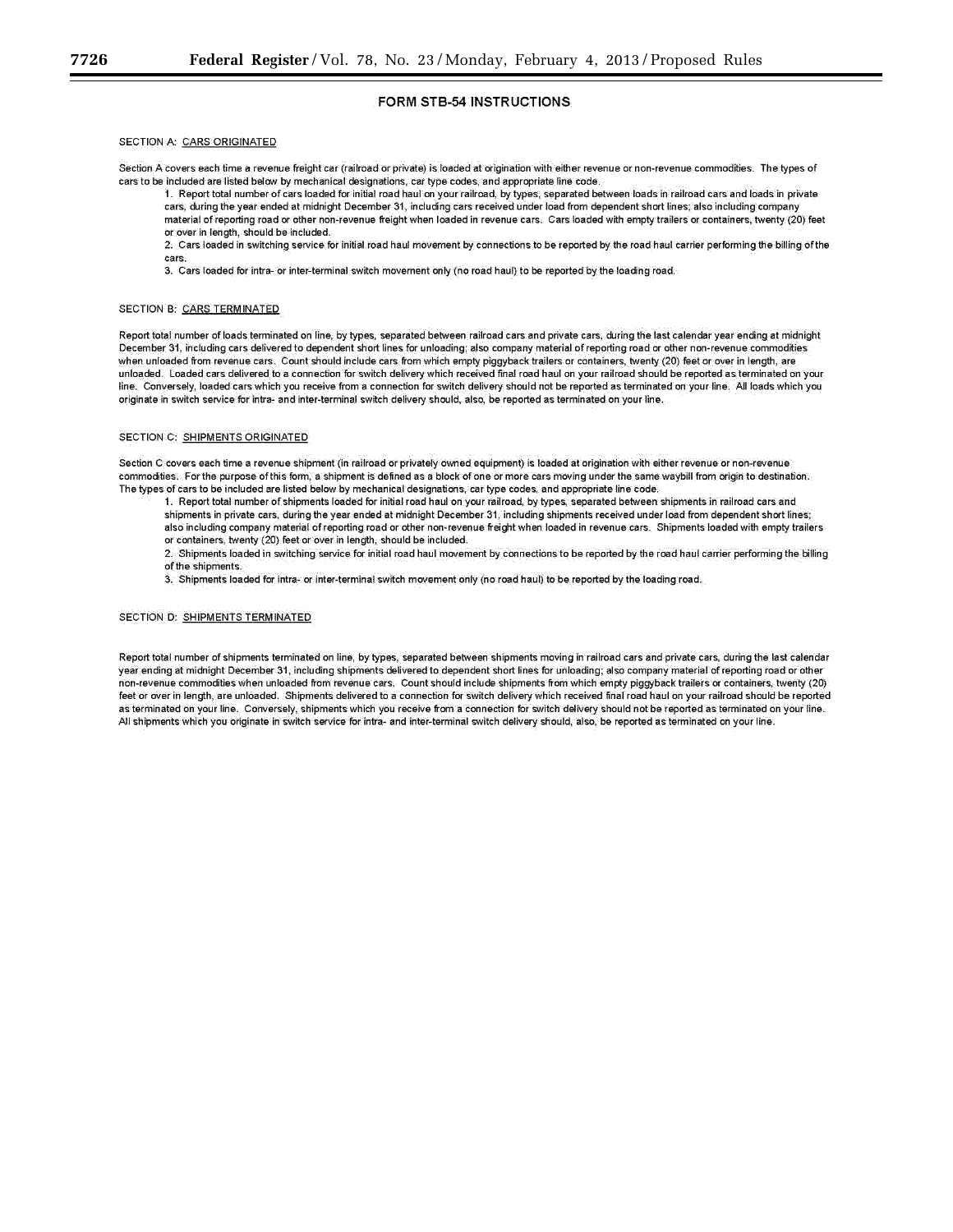| <b>Report on</b><br><b>Form Line</b> | <b>Mechanical Designation and Description</b>                                                                            | <b>AAR Equipment Type Codes</b>                                   |
|--------------------------------------|--------------------------------------------------------------------------------------------------------------------------|-------------------------------------------------------------------|
|                                      | <b>BOX</b>                                                                                                               |                                                                   |
| 1                                    | Plain 40' XM, XMI - Less than 49' Inside Length                                                                          | $B1$ <sub>-<math>-</math></sub> , $B2$ <sub>-<math>-</math></sub> |
| $\mathbf{2}$                         | Plain 50' Narrow Door XM, XMI - 49' and Less than 59'<br>Inside Length (less than 11' Door Opening)                      | B3_(0-4), B4_(0-4).                                               |
| 3.                                   | Plain 50' Wide Door XM, XMI - 49' and Less than 59' Inside<br>Length (11' and over Door Opening)                         | $B3(5-7), B4(5-7)$                                                |
| 4.                                   | Plain 60' or Longer XM, XMI - 59' or Longer Inside Length                                                                | $B(5-8)$                                                          |
| 6.                                   | Equipped Box - XF, XL (except XLI), XP (except XPI).                                                                     | A_0_, A_2_, A_3_                                                  |
|                                      | <b>COVERED HOPPERS</b>                                                                                                   |                                                                   |
| $8^{\circ}$                          | Under 4,000 Cubic Feet LO, HTR (with UMLER Fitting<br>Code FC) - Under 4,000 Cubic Feet.                                 | $C_{\perp}$ $-1$ , $C_{\perp}$ $-2$                               |
| g.                                   | 4,000 Cubic Feet and Over LO, HTR (with UMLER Fitting<br>Code FC) - 4,000 Cubic Feet and Over                            | $C_{-2}$ 3, $C_{-2}$ 4                                            |
|                                      | <b>REFRIGERATORS</b>                                                                                                     |                                                                   |
| 11                                   | Insulated Equipped Box - XLI, XPI                                                                                        | $A_1$ , $A_4$                                                     |
| 12                                   | Non-Mechanical - RB, RBL                                                                                                 | $R_0, R_1$                                                        |
| 13                                   | Mechanical -- RC, RP, RPL                                                                                                | $R(6-7), R9$                                                      |
|                                      | <b>GONDOLAS</b>                                                                                                          |                                                                   |
| 15                                   | Under 61' - GA, GB, GD, GH, GS:<br>Under 61' Inside Length                                                               | $G(1-5)$ <sub>-</sub>                                             |
| 16                                   | 61' or Longer - GA, GB, GD, GH, GS;<br>61' or Longer Inside Length                                                       | $G(6-7)$ <sub>-1</sub>                                            |
| 17                                   | GT 36' or Longer Inside Length                                                                                           | $J_{-}$ (1-4)                                                     |
| 18                                   | Equipped - GBR, GBS, GBSR, GDS, GSS, GTR, GTS,<br>GWS, GWSR                                                              | $E_{---}$                                                         |
|                                      | <b>HOPPERS</b>                                                                                                           |                                                                   |
| 20                                   | General Service - HFA, HK, HM, HT, HTA                                                                                   | $H_{---}$                                                         |
| 21                                   | Special Service - GT - Less than 36' Inside Length (Ore<br>Jenny Cars), HKR, HKS, HMA, HMR, HMS, HMSR, HTR,<br>HTS, HTSR | $J_2 = 0, K_2 = 1$                                                |
|                                      | <b>FLATS</b>                                                                                                             |                                                                   |
| 23                                   | General Service FM (Load Limit of Less<br>than 200,000 lbs.)                                                             | $F(1-3)0$                                                         |
| 24                                   | Multi-Level - FA                                                                                                         | V                                                                 |
| 25                                   | TOFC/COFC - FC, FCA                                                                                                      | and S                                                             |
| 26                                   | Other Class "F" except "FL" - FB, FBC, FBS, FD, FDC,<br>FMS, FW, FM (Load Limit of 200,000 lbs. and Over)                | $F(1-6)$ , $F(8-9)$ , $F(40)$                                     |
|                                      | <b>TANKS</b>                                                                                                             |                                                                   |
| 28                                   | Tank - T., XT                                                                                                            | T_ _ _                                                            |
|                                      | <b>ALL OTHERS</b>                                                                                                        |                                                                   |
| 29                                   | All Others                                                                                                               | All Other Codes                                                   |

# TYPES OF REVENUE CARS REPORTED ON FORM STB-54

Notes:

1. Maintenance-of-way cars used as revenue equipment to be included with revenue cars of corresponding class.

2. Skeleton log flats used permanently in local log service are to be included with "All Others," but general service flat cars equipped for temporary log service should be included with general service flat cars.

3. Do not include: caboose cars, ballast or other cars permanently assigned to non-revenue service.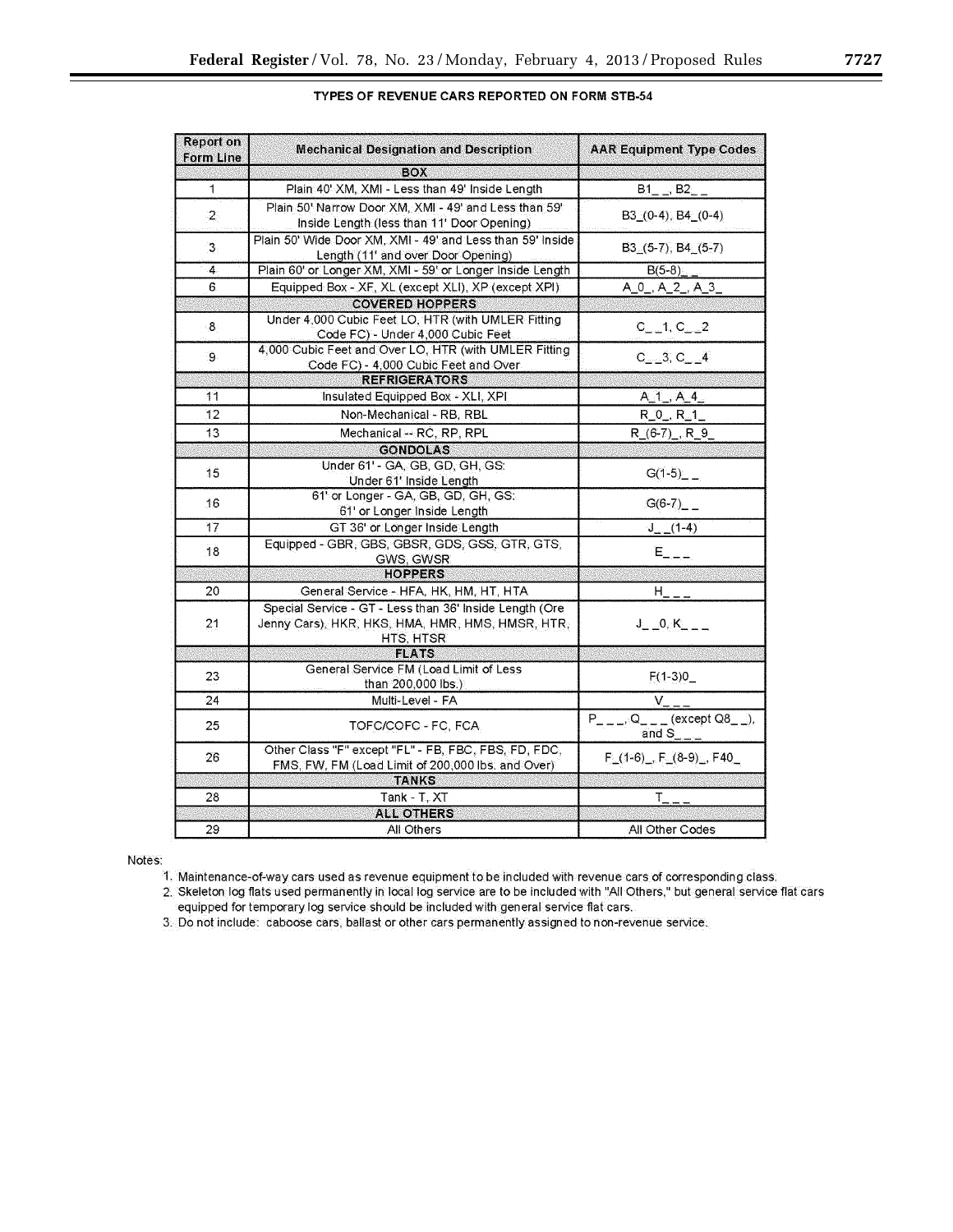

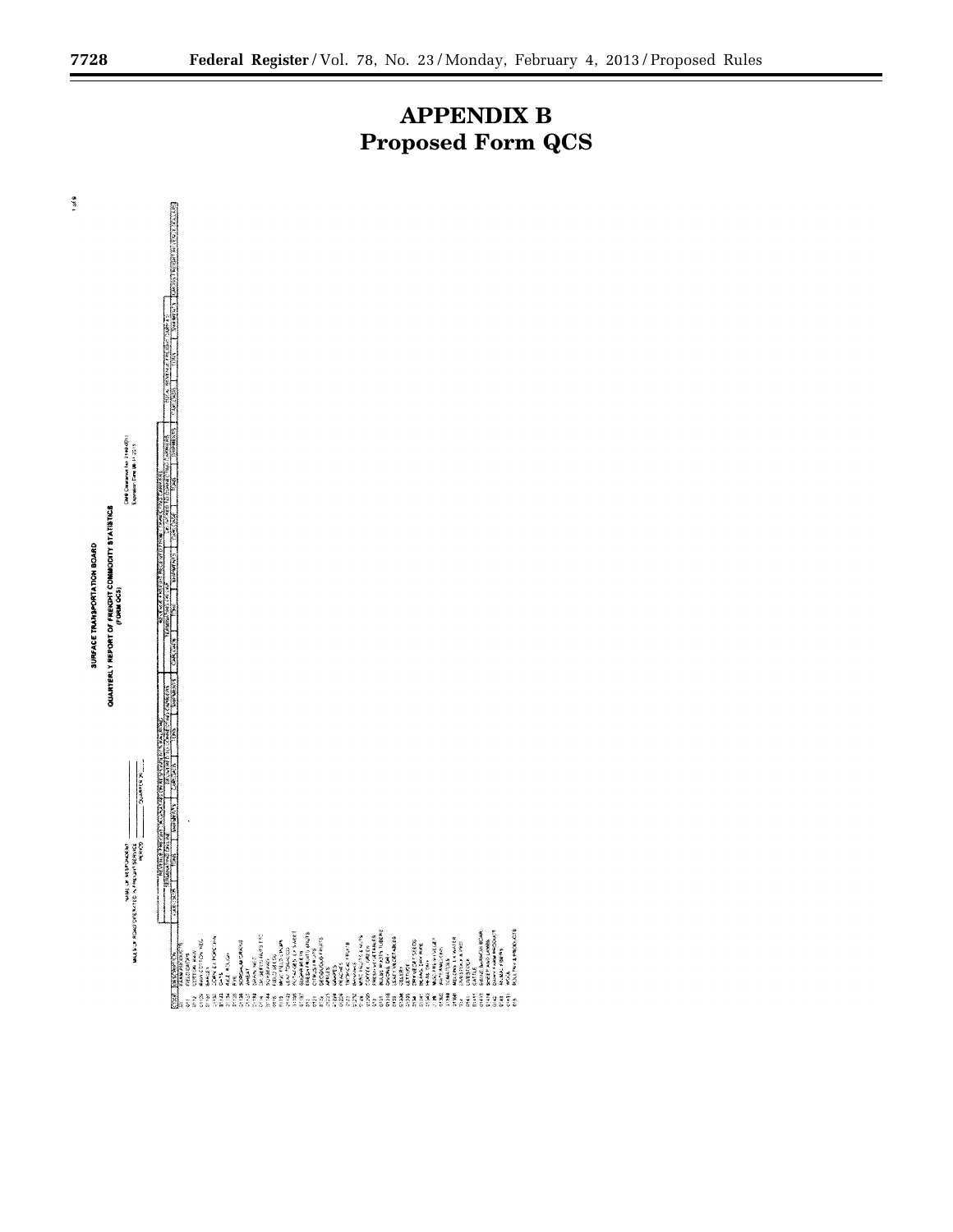▀



 $\frac{1}{2}$  or  $\frac{3}{2}$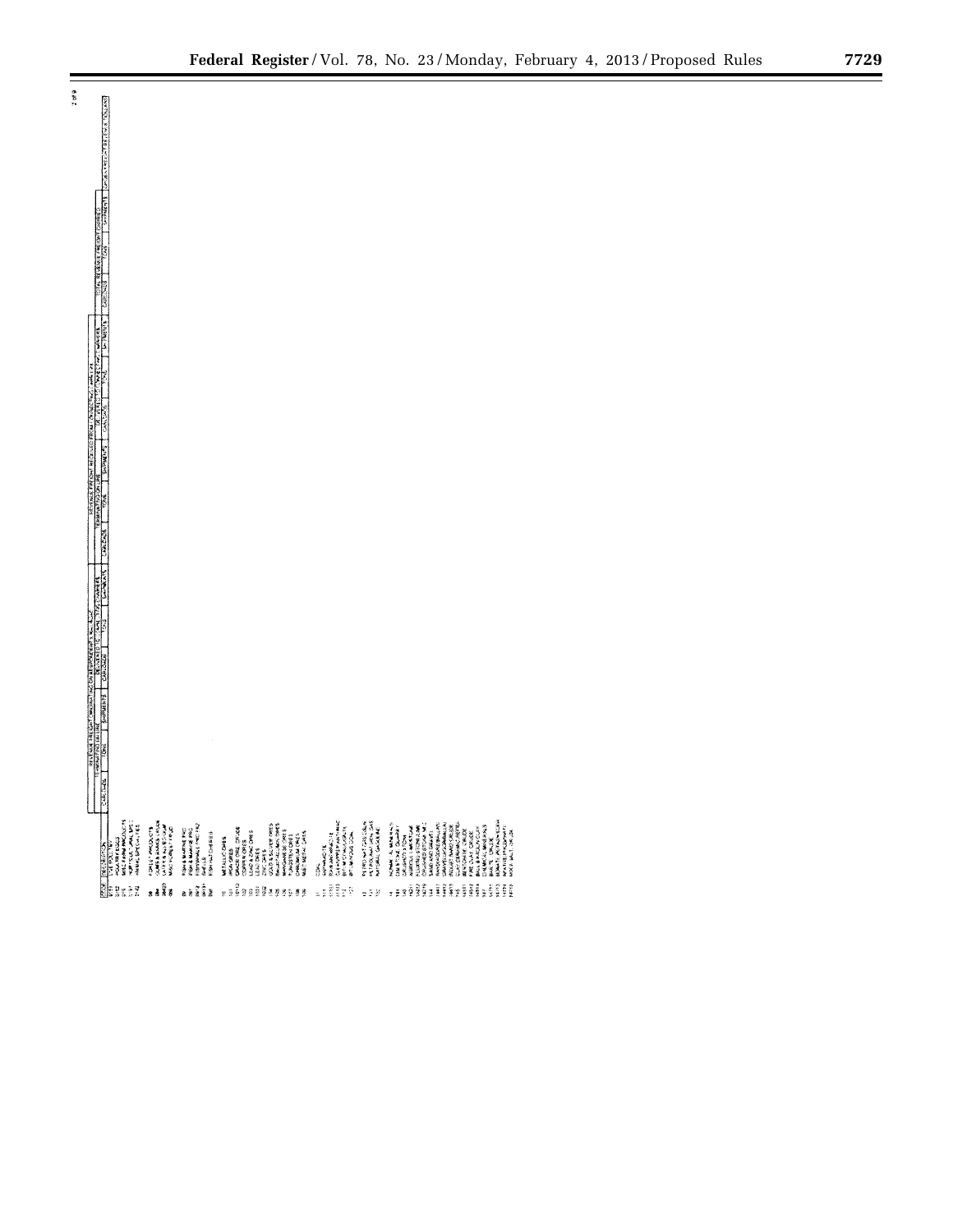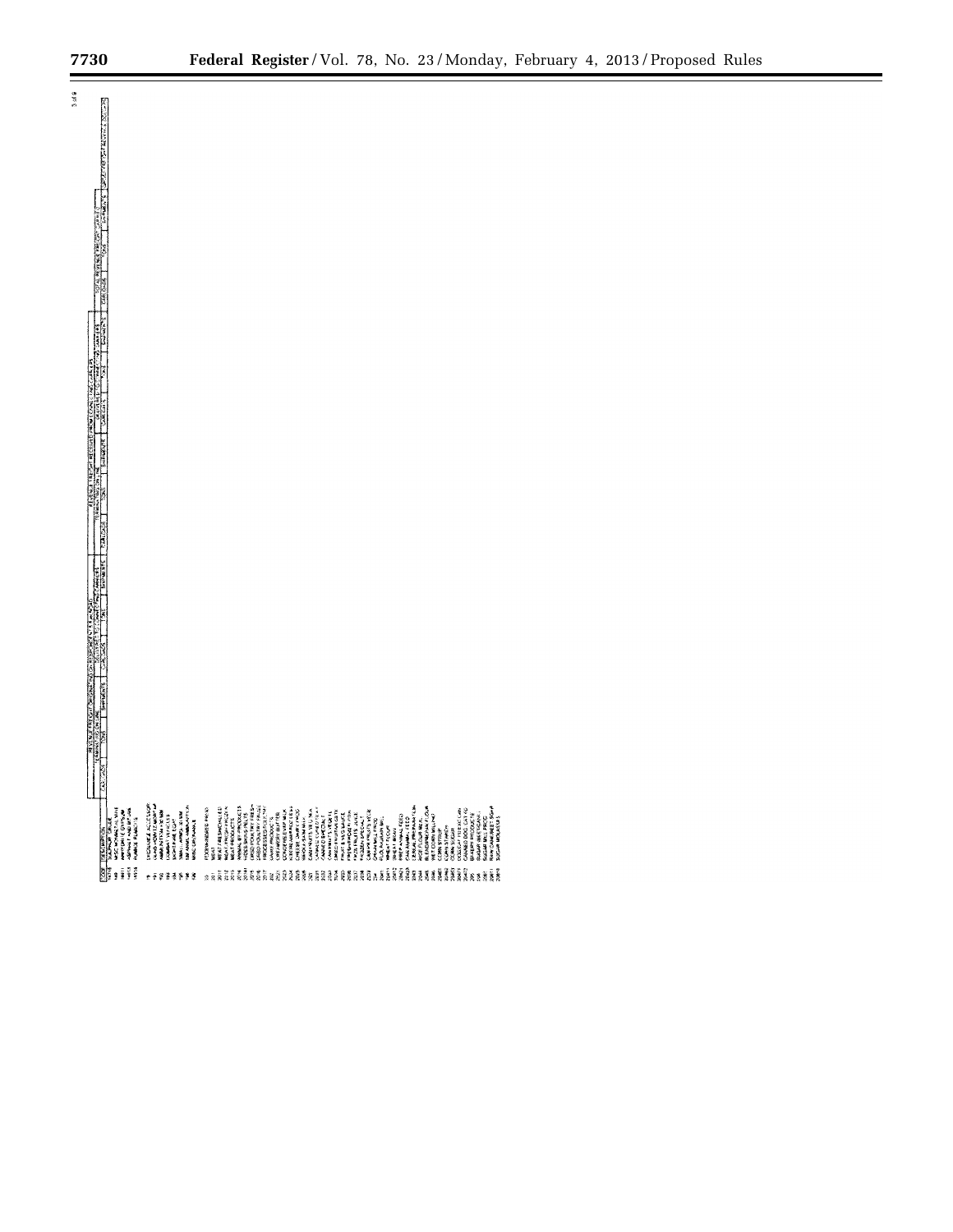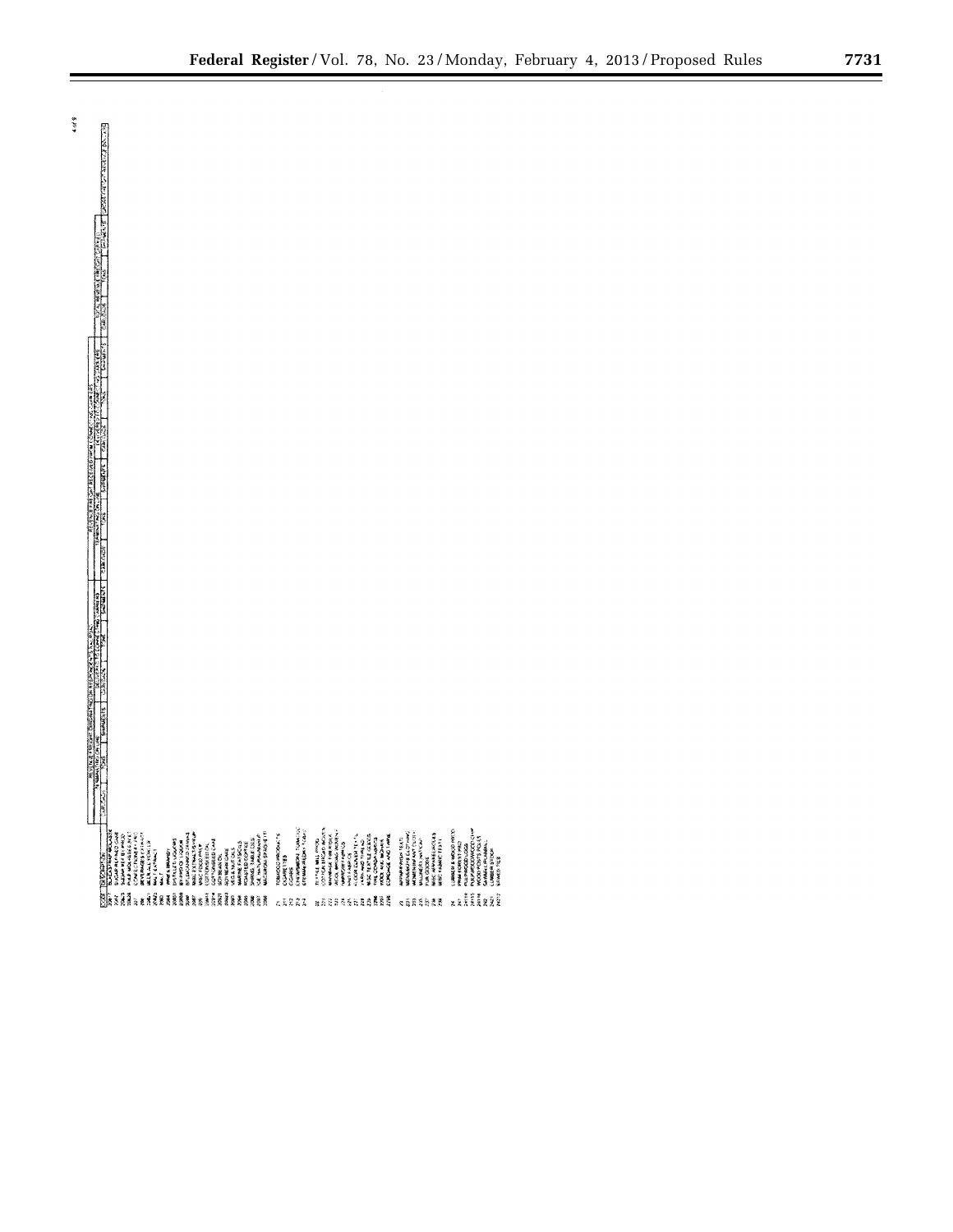$5.48$ 

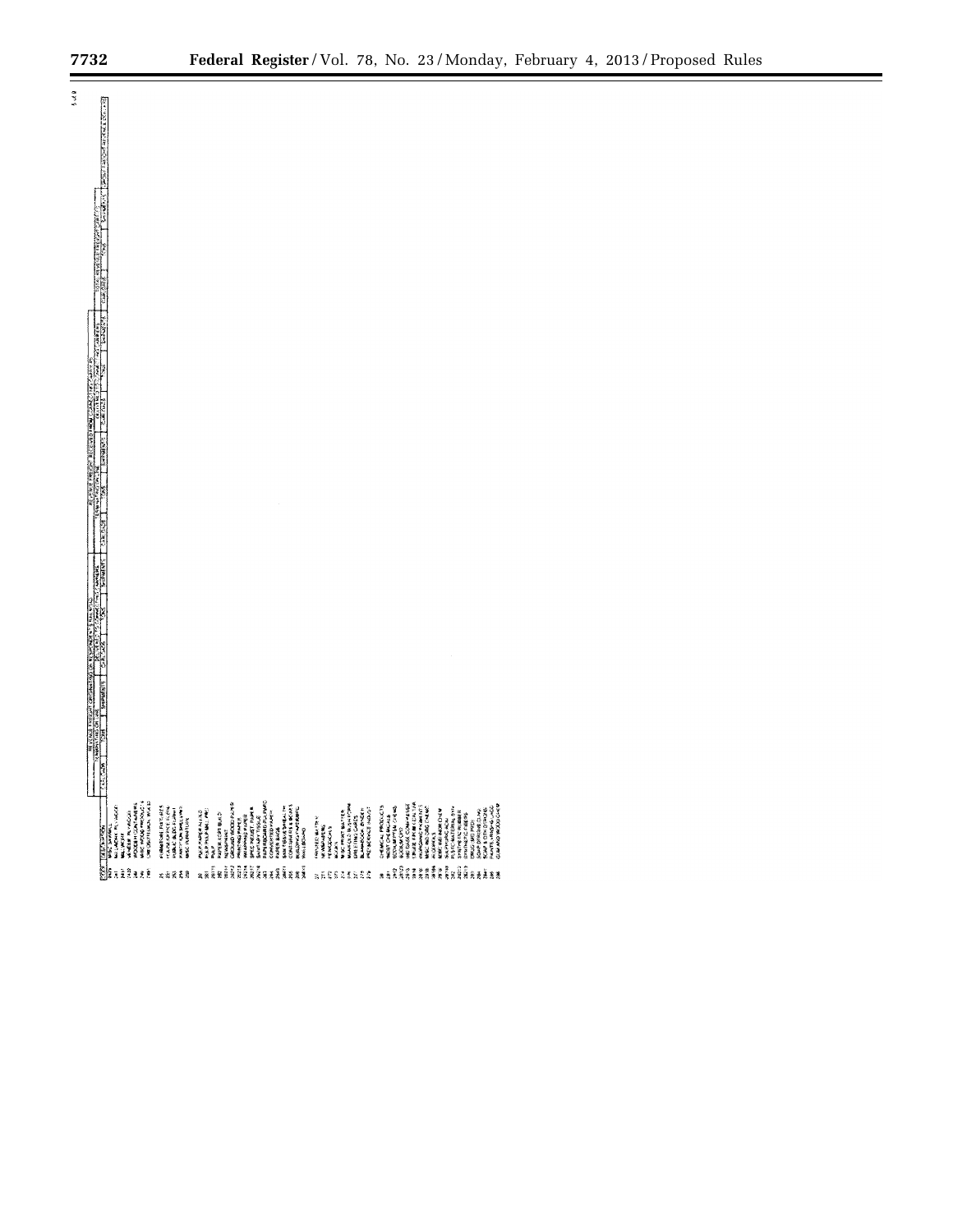| $\frac{3}{2}$ |                                                                                                               |                                                                                                                                                    |                                                                              |                                                                                                                                                                                                                                                                                   |                                                                                                                                             |                                                                                                                                                                                                                                                                                                                                                                                                                                                                    |  |
|---------------|---------------------------------------------------------------------------------------------------------------|----------------------------------------------------------------------------------------------------------------------------------------------------|------------------------------------------------------------------------------|-----------------------------------------------------------------------------------------------------------------------------------------------------------------------------------------------------------------------------------------------------------------------------------|---------------------------------------------------------------------------------------------------------------------------------------------|--------------------------------------------------------------------------------------------------------------------------------------------------------------------------------------------------------------------------------------------------------------------------------------------------------------------------------------------------------------------------------------------------------------------------------------------------------------------|--|
|               |                                                                                                               |                                                                                                                                                    |                                                                              |                                                                                                                                                                                                                                                                                   |                                                                                                                                             |                                                                                                                                                                                                                                                                                                                                                                                                                                                                    |  |
|               |                                                                                                               |                                                                                                                                                    |                                                                              |                                                                                                                                                                                                                                                                                   |                                                                                                                                             |                                                                                                                                                                                                                                                                                                                                                                                                                                                                    |  |
|               |                                                                                                               |                                                                                                                                                    |                                                                              |                                                                                                                                                                                                                                                                                   |                                                                                                                                             |                                                                                                                                                                                                                                                                                                                                                                                                                                                                    |  |
|               |                                                                                                               |                                                                                                                                                    |                                                                              |                                                                                                                                                                                                                                                                                   |                                                                                                                                             |                                                                                                                                                                                                                                                                                                                                                                                                                                                                    |  |
|               |                                                                                                               |                                                                                                                                                    |                                                                              |                                                                                                                                                                                                                                                                                   |                                                                                                                                             |                                                                                                                                                                                                                                                                                                                                                                                                                                                                    |  |
|               |                                                                                                               |                                                                                                                                                    |                                                                              |                                                                                                                                                                                                                                                                                   |                                                                                                                                             |                                                                                                                                                                                                                                                                                                                                                                                                                                                                    |  |
|               |                                                                                                               |                                                                                                                                                    |                                                                              |                                                                                                                                                                                                                                                                                   |                                                                                                                                             |                                                                                                                                                                                                                                                                                                                                                                                                                                                                    |  |
|               |                                                                                                               |                                                                                                                                                    |                                                                              |                                                                                                                                                                                                                                                                                   |                                                                                                                                             |                                                                                                                                                                                                                                                                                                                                                                                                                                                                    |  |
|               |                                                                                                               |                                                                                                                                                    |                                                                              |                                                                                                                                                                                                                                                                                   |                                                                                                                                             |                                                                                                                                                                                                                                                                                                                                                                                                                                                                    |  |
|               |                                                                                                               |                                                                                                                                                    |                                                                              |                                                                                                                                                                                                                                                                                   |                                                                                                                                             |                                                                                                                                                                                                                                                                                                                                                                                                                                                                    |  |
|               |                                                                                                               |                                                                                                                                                    |                                                                              |                                                                                                                                                                                                                                                                                   |                                                                                                                                             |                                                                                                                                                                                                                                                                                                                                                                                                                                                                    |  |
|               |                                                                                                               |                                                                                                                                                    |                                                                              |                                                                                                                                                                                                                                                                                   |                                                                                                                                             |                                                                                                                                                                                                                                                                                                                                                                                                                                                                    |  |
|               |                                                                                                               |                                                                                                                                                    |                                                                              |                                                                                                                                                                                                                                                                                   |                                                                                                                                             |                                                                                                                                                                                                                                                                                                                                                                                                                                                                    |  |
|               |                                                                                                               |                                                                                                                                                    |                                                                              |                                                                                                                                                                                                                                                                                   |                                                                                                                                             |                                                                                                                                                                                                                                                                                                                                                                                                                                                                    |  |
|               |                                                                                                               |                                                                                                                                                    |                                                                              |                                                                                                                                                                                                                                                                                   |                                                                                                                                             |                                                                                                                                                                                                                                                                                                                                                                                                                                                                    |  |
|               |                                                                                                               |                                                                                                                                                    |                                                                              |                                                                                                                                                                                                                                                                                   |                                                                                                                                             |                                                                                                                                                                                                                                                                                                                                                                                                                                                                    |  |
|               |                                                                                                               |                                                                                                                                                    |                                                                              |                                                                                                                                                                                                                                                                                   |                                                                                                                                             |                                                                                                                                                                                                                                                                                                                                                                                                                                                                    |  |
|               |                                                                                                               |                                                                                                                                                    |                                                                              |                                                                                                                                                                                                                                                                                   |                                                                                                                                             |                                                                                                                                                                                                                                                                                                                                                                                                                                                                    |  |
|               |                                                                                                               |                                                                                                                                                    |                                                                              |                                                                                                                                                                                                                                                                                   |                                                                                                                                             |                                                                                                                                                                                                                                                                                                                                                                                                                                                                    |  |
|               |                                                                                                               |                                                                                                                                                    |                                                                              |                                                                                                                                                                                                                                                                                   |                                                                                                                                             |                                                                                                                                                                                                                                                                                                                                                                                                                                                                    |  |
|               |                                                                                                               |                                                                                                                                                    |                                                                              |                                                                                                                                                                                                                                                                                   |                                                                                                                                             |                                                                                                                                                                                                                                                                                                                                                                                                                                                                    |  |
|               |                                                                                                               |                                                                                                                                                    |                                                                              |                                                                                                                                                                                                                                                                                   |                                                                                                                                             |                                                                                                                                                                                                                                                                                                                                                                                                                                                                    |  |
|               |                                                                                                               |                                                                                                                                                    |                                                                              |                                                                                                                                                                                                                                                                                   |                                                                                                                                             |                                                                                                                                                                                                                                                                                                                                                                                                                                                                    |  |
|               |                                                                                                               |                                                                                                                                                    |                                                                              |                                                                                                                                                                                                                                                                                   |                                                                                                                                             |                                                                                                                                                                                                                                                                                                                                                                                                                                                                    |  |
|               |                                                                                                               |                                                                                                                                                    |                                                                              |                                                                                                                                                                                                                                                                                   |                                                                                                                                             |                                                                                                                                                                                                                                                                                                                                                                                                                                                                    |  |
|               |                                                                                                               |                                                                                                                                                    |                                                                              |                                                                                                                                                                                                                                                                                   |                                                                                                                                             |                                                                                                                                                                                                                                                                                                                                                                                                                                                                    |  |
|               |                                                                                                               |                                                                                                                                                    |                                                                              |                                                                                                                                                                                                                                                                                   |                                                                                                                                             |                                                                                                                                                                                                                                                                                                                                                                                                                                                                    |  |
|               |                                                                                                               |                                                                                                                                                    |                                                                              |                                                                                                                                                                                                                                                                                   |                                                                                                                                             |                                                                                                                                                                                                                                                                                                                                                                                                                                                                    |  |
|               |                                                                                                               |                                                                                                                                                    |                                                                              |                                                                                                                                                                                                                                                                                   |                                                                                                                                             |                                                                                                                                                                                                                                                                                                                                                                                                                                                                    |  |
|               |                                                                                                               |                                                                                                                                                    |                                                                              |                                                                                                                                                                                                                                                                                   |                                                                                                                                             |                                                                                                                                                                                                                                                                                                                                                                                                                                                                    |  |
|               |                                                                                                               |                                                                                                                                                    |                                                                              |                                                                                                                                                                                                                                                                                   |                                                                                                                                             |                                                                                                                                                                                                                                                                                                                                                                                                                                                                    |  |
|               |                                                                                                               |                                                                                                                                                    |                                                                              |                                                                                                                                                                                                                                                                                   |                                                                                                                                             |                                                                                                                                                                                                                                                                                                                                                                                                                                                                    |  |
|               |                                                                                                               |                                                                                                                                                    |                                                                              |                                                                                                                                                                                                                                                                                   |                                                                                                                                             |                                                                                                                                                                                                                                                                                                                                                                                                                                                                    |  |
|               | , and the component with the component of the component of the component of the component of the component of |                                                                                                                                                    |                                                                              |                                                                                                                                                                                                                                                                                   |                                                                                                                                             |                                                                                                                                                                                                                                                                                                                                                                                                                                                                    |  |
|               |                                                                                                               |                                                                                                                                                    |                                                                              |                                                                                                                                                                                                                                                                                   |                                                                                                                                             |                                                                                                                                                                                                                                                                                                                                                                                                                                                                    |  |
|               |                                                                                                               |                                                                                                                                                    |                                                                              |                                                                                                                                                                                                                                                                                   |                                                                                                                                             |                                                                                                                                                                                                                                                                                                                                                                                                                                                                    |  |
|               |                                                                                                               |                                                                                                                                                    |                                                                              |                                                                                                                                                                                                                                                                                   |                                                                                                                                             |                                                                                                                                                                                                                                                                                                                                                                                                                                                                    |  |
|               |                                                                                                               |                                                                                                                                                    |                                                                              |                                                                                                                                                                                                                                                                                   |                                                                                                                                             |                                                                                                                                                                                                                                                                                                                                                                                                                                                                    |  |
|               |                                                                                                               |                                                                                                                                                    |                                                                              |                                                                                                                                                                                                                                                                                   |                                                                                                                                             |                                                                                                                                                                                                                                                                                                                                                                                                                                                                    |  |
|               | <b>PERMITS</b>                                                                                                |                                                                                                                                                    |                                                                              |                                                                                                                                                                                                                                                                                   |                                                                                                                                             |                                                                                                                                                                                                                                                                                                                                                                                                                                                                    |  |
|               |                                                                                                               |                                                                                                                                                    |                                                                              |                                                                                                                                                                                                                                                                                   |                                                                                                                                             |                                                                                                                                                                                                                                                                                                                                                                                                                                                                    |  |
|               |                                                                                                               |                                                                                                                                                    |                                                                              | $\begin{array}{l} \mathbf{1}_{\{2,3\},\{3\},\{4\},\{4\},\{5\},\{6\},\{7\},\{8\},\{8\},\{9\},\{10\},\{10\},\{10\},\{10\},\{10\},\{10\},\{10\},\{10\},\{10\},\{10\},\{10\},\{10\},\{10\},\{10\},\{10\},\{10\},\{10\},\{10\},\{10\},\{10\},\{10\},\{10\},\{10\},\{10\},\{10\},\{10\$ |                                                                                                                                             |                                                                                                                                                                                                                                                                                                                                                                                                                                                                    |  |
|               |                                                                                                               | HALLINDRI, FLYNDDE<br>Millindri, Mondon<br>Vermein, Reynddian<br>Hallindri Mondon, Mondon<br>Hallindri Mondon, Mondon<br>Chellindri Mondon, Mondon | FUNKCHURE FATURES<br>PODALLATOR PURK<br>PURC BLOG FURKC<br>PURC PURC PURCHES |                                                                                                                                                                                                                                                                                   | PROVIDE DATIER<br>HIMPOORES<br>MARCOLARS<br>DOCAL SERVING TRANSPORT<br>DOCAL SERVING TRANSPORT<br>CALL SERVING WALKS?<br>PROVIDER TRANSPORT |                                                                                                                                                                                                                                                                                                                                                                                                                                                                    |  |
|               |                                                                                                               |                                                                                                                                                    |                                                                              |                                                                                                                                                                                                                                                                                   |                                                                                                                                             |                                                                                                                                                                                                                                                                                                                                                                                                                                                                    |  |
|               |                                                                                                               |                                                                                                                                                    |                                                                              |                                                                                                                                                                                                                                                                                   |                                                                                                                                             | $\begin{smallmatrix} \mathcal{L}_2 & \mathcal{L}_3 & \mathcal{L}_4 & \mathcal{L}_5 & \mathcal{L}_6 & \mathcal{L}_7 & \mathcal{L}_7 & \mathcal{L}_8 & \mathcal{L}_8 & \mathcal{L}_7 & \mathcal{L}_8 & \mathcal{L}_7 & \mathcal{L}_8 & \mathcal{L}_8 & \mathcal{L}_7 & \mathcal{L}_8 & \mathcal{L}_8 & \mathcal{L}_8 & \mathcal{L}_8 & \mathcal{L}_8 & \mathcal{L}_7 & \mathcal{L}_8 & \mathcal{L}_8 & \mathcal{L}_8 & \mathcal{L}_8 & \mathcal{L}_8 & \mathcal{L}_$ |  |
|               |                                                                                                               |                                                                                                                                                    | <b>g 6 2 3 3</b>                                                             |                                                                                                                                                                                                                                                                                   |                                                                                                                                             | kaitīdio kreakaselēja ir                                                                                                                                                                                                                                                                                                                                                                                                                                           |  |

 $\alpha$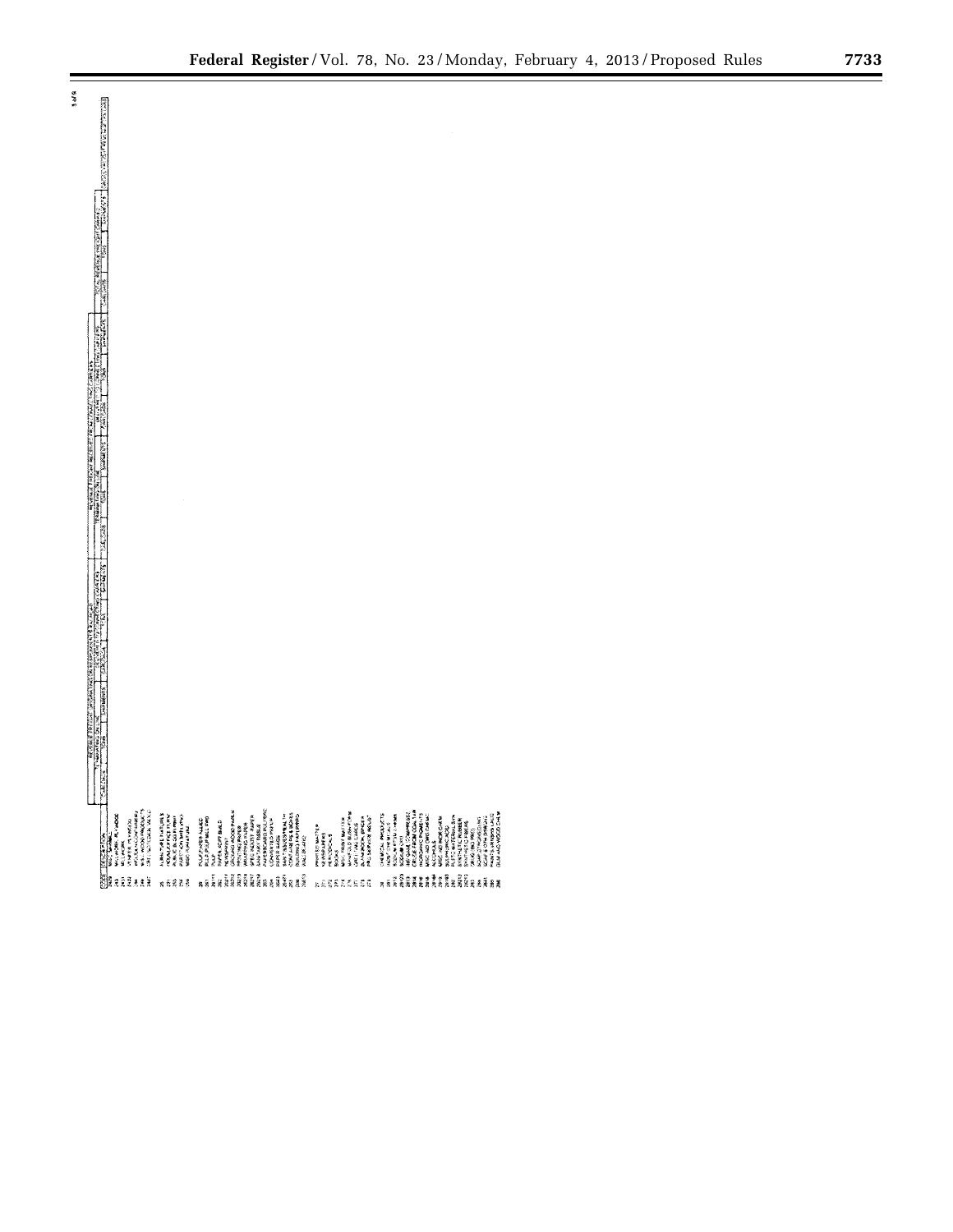$7.608$ 

▀

|                             | <b>ARASHA ASBEETS</b>                             |  |
|-----------------------------|---------------------------------------------------|--|
|                             | <b>ABRAINNE PROGRAM</b>                           |  |
|                             | <b>WARREN'S MARKET SEAR</b>                       |  |
| sā                          | <b>MINERY DETAIL PACK</b>                         |  |
| <b>NAME</b>                 | STEEL VALUES<br>网络地方                              |  |
| 33142                       | PLANNAGE SLAD                                     |  |
| ana<br>an                   | CONTRACTOR                                        |  |
|                             | <b>HOMARY BUJIESTERS</b><br><b>BORREL MARZE</b>   |  |
|                             | <b>BLOCTMETALLUMOR.M</b>                          |  |
|                             | STORE MAIN ANNUAL                                 |  |
| <u>Îî în Eastlaan din 2</u> | INCHANTEES, CASTING<br>IPONSTEES, CASTING         |  |
|                             | WORK ENGINEERING                                  |  |
|                             | Wind Confirmation                                 |  |
|                             | PRINCE LEAD SUITA                                 |  |
|                             | PROJECTORY, SING, 1824                            |  |
|                             | PRAIA AL CARRA DE GRÉC.<br>NEXUS SOREIGS ARE LA   |  |
|                             |                                                   |  |
|                             | <b>CONVER BRASS BROAD</b><br><b>CONTROL SHOPS</b> |  |
|                             | <b>WOMEROWS WITH</b>                              |  |
|                             | WWW.CHACKGONS                                     |  |
|                             | <b>CTT MANAGEMENT</b>                             |  |
|                             | <b>MASS WAVAIL COPPE</b>                          |  |
|                             | MISC PRIM METAL PR                                |  |
|                             | <b>INCHARTERS FORGRAD</b>                         |  |
|                             | WATERWAYS FORGING                                 |  |
| ä,                          | <b>INDERCATED METAL</b>                           |  |
|                             | METAL CAME                                        |  |
|                             | CUTLERY, HARDWARE                                 |  |
|                             | <b>PARTICLES IN</b>                               |  |
|                             | <b>HEATING EQUIPMENT</b>                          |  |
|                             | WANT SAMES (NAME)                                 |  |
| 193811111111                | FABRIC STRUC METAL                                |  |
|                             | <b>BOOTS AND SCREWS</b><br>A HORIZ STREET INCH    |  |
|                             | WE'RE STANDING                                    |  |
|                             | WEST-FASH WARE PRO                                |  |
|                             | <b>MARCHARTHY MODE</b>                            |  |
|                             | <b>WEST BROWN CONT</b>                            |  |
| Ž                           | 46.466.4 PWY PTG                                  |  |
| R,                          | <b>WASHINGTON</b>                                 |  |
|                             | ENOVALOVAMAS                                      |  |
|                             | <b>CARR MACHINERY</b>                             |  |
|                             | <b>GAREWAY FRANCYCALL</b>                         |  |
|                             | <b>CONNIGHT MATERS</b>                            |  |
|                             | CONS RACARDINE                                    |  |
|                             | MARKET MACTIVE DOMEST<br>ON FIELD MACHINER        |  |
|                             | NOTWORKS TRACTOR                                  |  |
|                             | WETALY CONVERT MACHIN                             |  |
| 在提交经常管管管管理重点处理              | SPEC MOTERN MACHINE<br>GEN NOTING MACHINE         |  |
|                             | CARL/MARY, T.L.KRO                                |  |
|                             |                                                   |  |
|                             | SENYCE IND MACHIN<br>MISC WACHROTIFARTS           |  |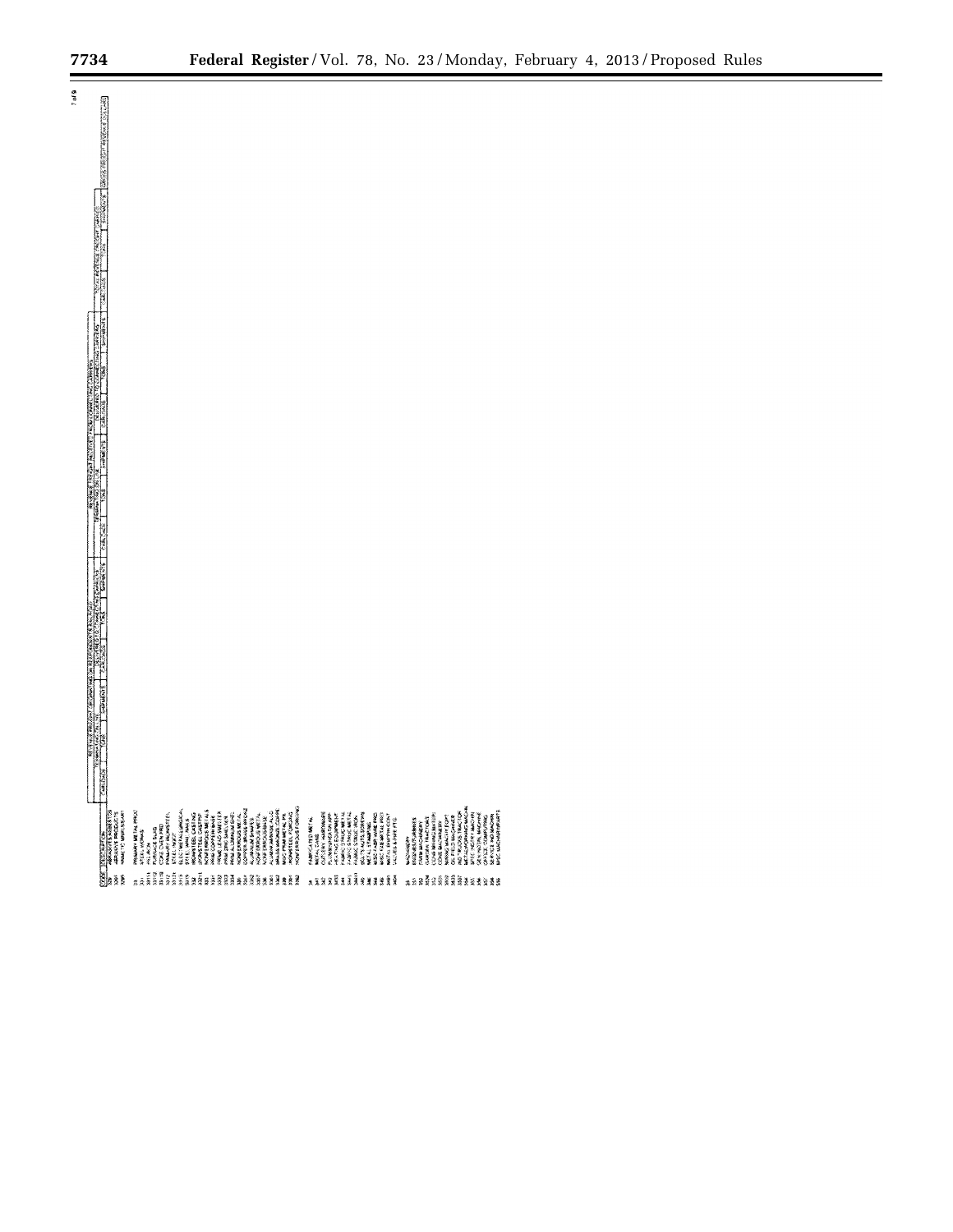| <b>CARRICANT</b><br><b>WORDS COMPASSION</b><br>ELECTRONIC COMPORT<br>MISC ELECTRICOMM<br><b>MORGANDACKS BRITCL</b><br>OP-THANK GOODS<br>TON'S MELTING WATER<br>WASHINGTON<br><b>TRANSPORTATION</b><br>TRUCK TRACT TRUCK<br>PASSEWER DAY BOD<br><b>RACRONDED INVESTIGATION</b><br><b>ROOM SARAHI</b><br><b>WALKWOOD MATER</b><br><b>HOLSOHING</b><br>HOURING DUARDY<br>COMMUNICATION EQUI<br>MAGICAL VEHICLES/CAP<br>MOTOR VEHICLE BOCH<br>RUBBAY, ASS.C. SCANN<br><b>CLANS PACERS</b><br>MISE TRANSPORTATION<br><b>MOTRUMMERTS</b><br>OF THE PARTY WAS<br><b>MARKET ALSO ANDERSON</b><br><b>WAS REMOVED</b><br><b>HARABA CLOSER XAM</b><br><b>WOTOWAY WORKS</b><br>WASHINGTON<br><b>WORK OF WHAT</b><br><b>第二十五 医三角 医三角的</b><br><b>REPORT AND STREET</b><br>PARTIE WAS RESUMED<br>ELECT TRANS & THAT<br>(RUCK AND BUS 800)<br><b>BRECOMETRIAL CARS</b><br>GULE UNIVERSITY<br><b>MAC EARNS OF THE</b><br><b>WARROOM</b><br>COSTOWE AWAY<br>ENGINEER CABINAT<br>ELECT MACHINE COPY<br><b>BLIN AND CADRE</b><br><b>MOTOR VEHICLES</b><br><b>MAGNON MEDICAL</b><br>WALE AND WORK<br>WASHING BAR<br><b>BARS AND BOATS</b><br><b>NATIONAL CONTROL</b><br><b>FRUCK TRAVERS</b><br>PENE PENCILS<br>大学の<br>ÎÎ<br>BEELANDERA<br>si<br>Si<br>្ធន្ននិនិនិនិ<br>霉素<br><b>ERAKKAR</b><br>ã<br>经储藏费基额<br>翼翼<br>¥<br>×<br>ż<br>R | - 1937 mars an Charles Charles - 1939 in 1948 an 1949 an 1950 an 1960.<br>Mars - 1946 - Thomas Bourges Indian an 1940 an 1950.                                                                                                                                                                                                                                                                                                                                                               |  |  |  |  |  |  |  |  |  |  |  |  |  |  |  |  |  |  |  |  |  |
|------------------------------------------------------------------------------------------------------------------------------------------------------------------------------------------------------------------------------------------------------------------------------------------------------------------------------------------------------------------------------------------------------------------------------------------------------------------------------------------------------------------------------------------------------------------------------------------------------------------------------------------------------------------------------------------------------------------------------------------------------------------------------------------------------------------------------------------------------------------------------------------------------------------------------------------------------------------------------------------------------------------------------------------------------------------------------------------------------------------------------------------------------------------------------------------------------------------------------------------------------------------------------------------------------------------|----------------------------------------------------------------------------------------------------------------------------------------------------------------------------------------------------------------------------------------------------------------------------------------------------------------------------------------------------------------------------------------------------------------------------------------------------------------------------------------------|--|--|--|--|--|--|--|--|--|--|--|--|--|--|--|--|--|--|--|--|--|
|                                                                                                                                                                                                                                                                                                                                                                                                                                                                                                                                                                                                                                                                                                                                                                                                                                                                                                                                                                                                                                                                                                                                                                                                                                                                                                                  | $\frac{1}{\sqrt{2}}\left[\frac{1}{\sqrt{2}}\frac{\cos\left(\sqrt{2}x\right)}{\cos\left(\sqrt{2}x\right)}\frac{\cos\left(\sqrt{2}x\right)}{\cos\left(\sqrt{2}x\right)}\frac{\cos\left(\sqrt{2}x\right)}{\cos\left(\sqrt{2}x\right)}\frac{\cos\left(\sqrt{2}x\right)}{\cos\left(\sqrt{2}x\right)}\frac{\cos\left(\sqrt{2}x\right)}{\cos\left(\sqrt{2}x\right)}\frac{\cos\left(\sqrt{2}x\right)}{\cos\left(\sqrt{2}x\right)}\frac{\cos\left(\sqrt{2}x\right)}{\cos\left(\sqrt{2}x\right)}\frac$ |  |  |  |  |  |  |  |  |  |  |  |  |  |  |  |  |  |  |  |  |  |
|                                                                                                                                                                                                                                                                                                                                                                                                                                                                                                                                                                                                                                                                                                                                                                                                                                                                                                                                                                                                                                                                                                                                                                                                                                                                                                                  | <b>EXX BIGS FROM</b>                                                                                                                                                                                                                                                                                                                                                                                                                                                                         |  |  |  |  |  |  |  |  |  |  |  |  |  |  |  |  |  |  |  |  |  |

 $\ddot{\bm{x}}$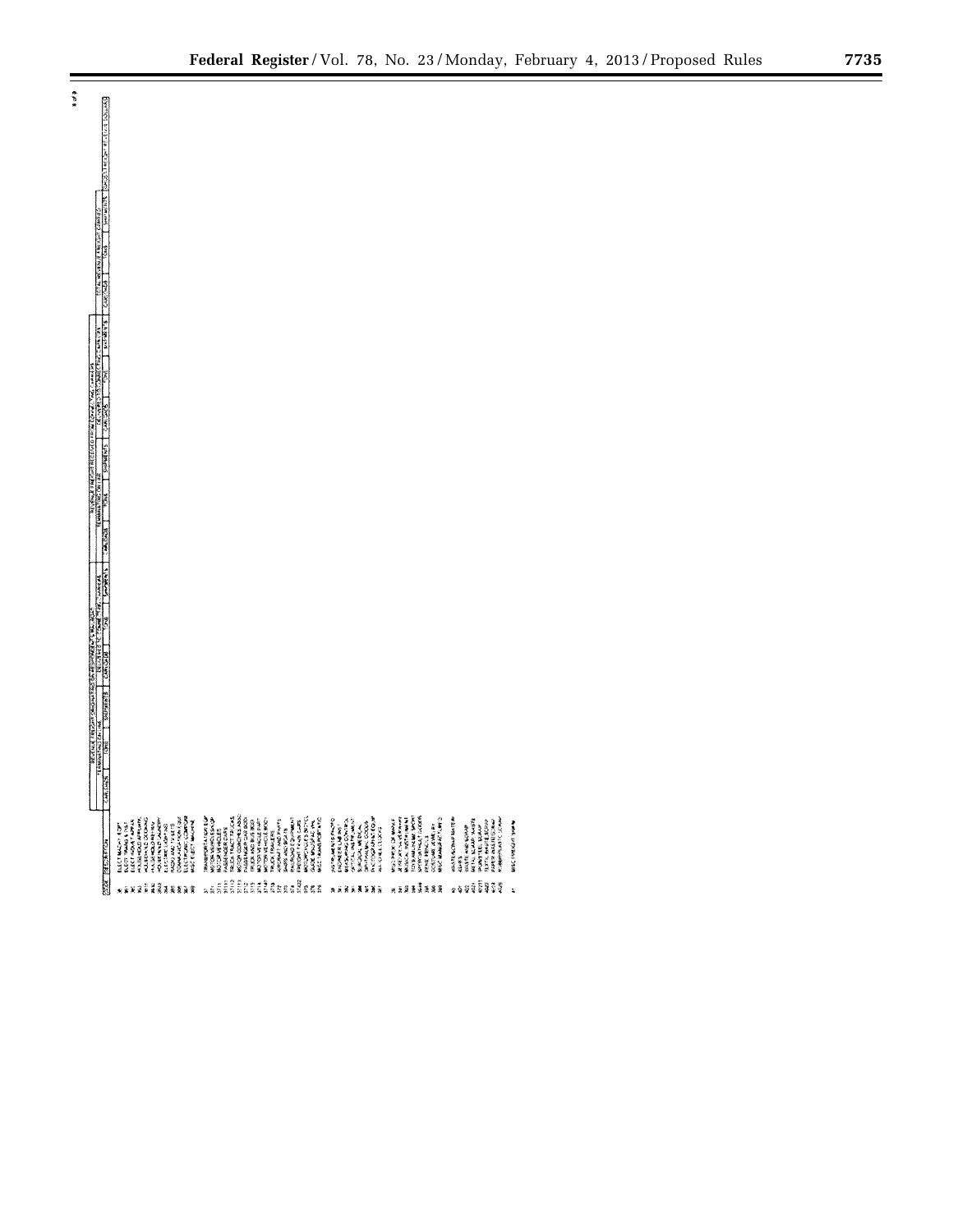**EXEMPT CAR CARRIER CONTRACTOR** 

 $\ddot{\phi}$ 



## **BILLING CODE 4915–01–C**

# **Appendix C**

The additional information below is included to assist those who may wish to submit comments pertinent to review under the Paperwork Reduction Act of the two collections for which modifications are proposed in this proceeding:

# **Collection Number 1**

*OMB Control Number:* 2140–0001. *Title:* Quarterly Report of Freight Commodity Statistics (Form QCS). *Form Number:* None.

*Type of Review:* Revision of currently approved collection.

*Respondents:* Class I railroads.

*Number of Respondents:* 7.

*Estimated Time per Response:* 217 hours, plus a one-time addition of 7.5 start-up hours.

*Frequency of Response:* Quarterly, with an annual summation.

*Total Annual Hour Burden:* 7,613 hours annually (includes additional 2.5 hours per year per railroad, which is 7.5 start-up hours annualized over the three-year approval period).

*Total Annual ''Non-Hour Burden'' Cost:* No ''non-hour burden'' costs associated with this collection have been identified.

*Needs and Uses:* This collection, which is based on information contained in carload waybills used by railroads in the ordinary course of business, reports car loadings and total revenues by commodity code for each commodity that moved on the railroad during the reporting period. *See* 49 CFR part 1248. While the public is the primary user of the quarterly data, the Board enters information from the annual report into URCS. The Board uses URCS as a tool in rail rate proceedings, in accordance with 49 U.S.C. 10707(d), to calculate the variable